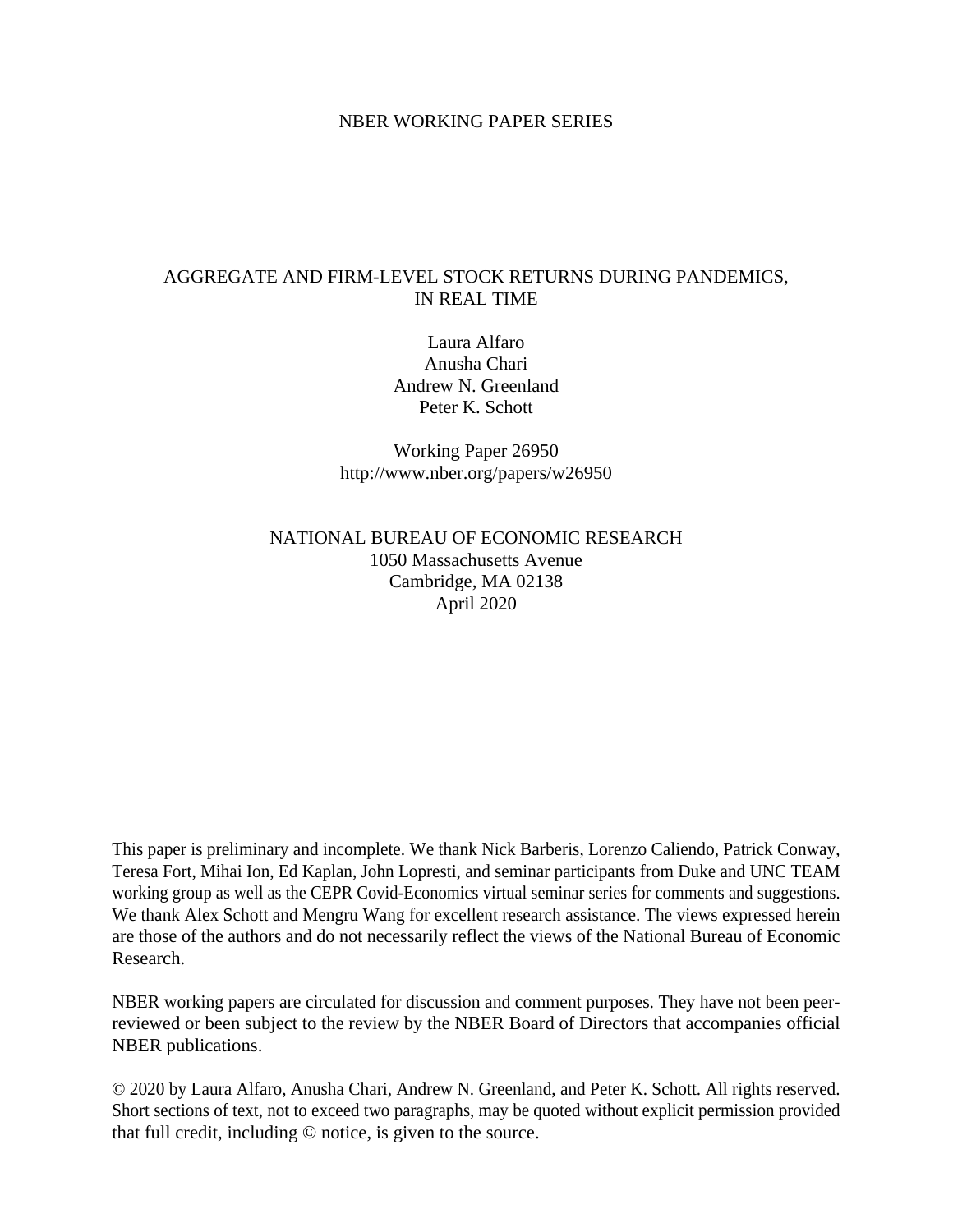Aggregate and Firm-Level Stock Returns During Pandemics, in Real Time Laura Alfaro, Anusha Chari, Andrew N. Greenland, and Peter K. Schott NBER Working Paper No. 26950 April 2020, Revised May 2020 JEL No. E27,F1,G12

### **ABSTRACT**

We show that unexpected changes in the trajectory of COVID-19 infections predict US stock returns, in real time. Parameter estimates indicate that an unanticipated doubling (halving) of projected infections forecasts next-day decreases (increases) in aggregate US market value of 4 to 11 percent, indicating that equity markets may begin to rebound even as infections continue to rise, if the trajectory of the disease becomes less severe than initially anticipated. Using the same variation in unanticipated projected cases, we find that COVID-19-related losses in market value at the firm level rise with capital intensity and leverage, and are deeper in industries more conducive to disease transmission. These relationships provide important insight into current record job losses. Measuring US states' drops in market value as the employment weighted average declines of the industries they produce, we find that states with milder drops in market value exhibit larger initial jobless claims per worker. This initially counter-intuitive result suggests that investors value the relative ease with which labor versus capital costs can be shed as revenues decline.

Laura Alfaro Harvard Business School Morgan Hall 263 Soldiers Field Boston, MA 02163 and NBER lalfaro@hbs.edu

Anusha Chari 301 Gardner Hall CB#3305, Department of Economics University of North Carolina at Chapel Hill Chapel Hill, NC 27599 and NBER achari@unc.edu

Andrew N. Greenland Elon University 50 Campus Drive Elon, NC 27244 agreenland@elon.edu

Peter K. Schott Yale School of Management 165 Whitney Avenue New Haven, CT 06511 and NBER peter.schott@yale.edu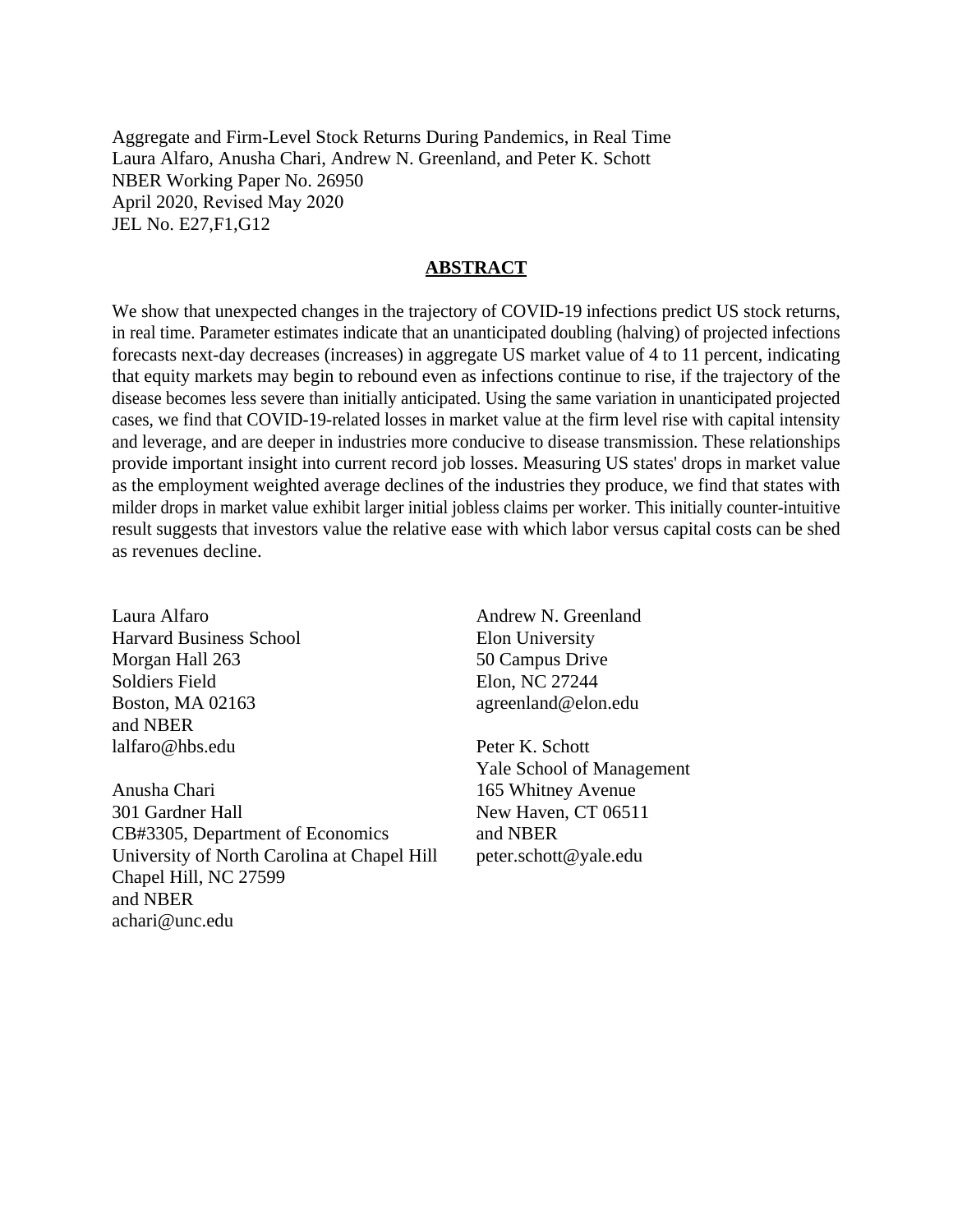## 1 Introduction

The tension between Wall-Street and Main Street during the COVID-19 pandemic is palpable. In the early weeks of the outbreak, US equity markets dropped 35 percent. Then, even as reported infections continued to rise, and jobless claims surged, the stock market rallied. In this paper we investigate how information about the expected impact of pandemics is incorporated into aggregate and firm-level stock returns, day by day. Our results provide a rationale for the seemingly divergent paths of the US equity and labor markets.

We begin by showing that unanticipated changes in *predicted* infections based on daily reestimation of simple epidemiological models of infectious disease forecast next-day stock returns. While our focus is on the current COVID-19 crisis in the United States, we find a similar pattern during the 2003 SARS outbreak in Hong Kong. In each case, larger changes in model predictions are associated with greater changes in market returns, in both directions.<sup>[1](#page-2-0)</sup>

Estimates for the United States thus far indicate that a doubling (halving) of predicted COVID-19 infections is associated with a decline (increase) of 4 to 10 percent in the Wilshire 5000 index. These findings are consistent with investors using such models to update their beliefs about the economic consequences of the outbreak, in real time. They suggest that equity markets may partially recover, and become less responsive to new cases, if the trajectory of the pandemic becomes less severe than initially anticipated, and more certain. As a consequence, they provide an explanation for the confusion expressed in recent newspaper articles about the recovery of the US stock market in April: this recovery coincides with a flattening out of unanticipated changes in predicted infections.[2](#page-2-1)

We use the same variation in predicted infections to examine exposure to COVID-19 at the industry and firm levels. We show that industries more conducive to virus transmission – Accommodations, Entertainment and Transportation – exhibit the greatest exposure to the pandemic, and the largest declines in market value. Education, Professional Services and Finance, by contrast, are less sensitive, likely due to a greater ability to continue operations online. At the firm level, we find that COVID-19-driven changes in market value are almost universally negative, that they vary widely both within and across sectors, and that more capital-intensive, more debt-laden, and less profitable firms exhibit larger declines.<sup>[3](#page-2-2)</sup>

We interpret these results as signaling investors' expectation that firms which are more able to shed costs during the pandemic will have smaller losses, and thus relatively higher returns.<sup>[4](#page-2-3)</sup> As debt is non-dischargable, and nearly all property, plant and equipment is sunk in a macroeconomic downturn of COVID-19's magnitude, debt-laden and capital-intensive firms are less likely to be able to reduce costs as revenues decline. Labor-intensive firms' relatively high returns, by contrast, reflect the relative ease with which workers (versus capital) can be furloughed or dismissed as the economy contracts.

Further evidence in favor of this mechanism comes from an analysis of jobless claims across regions. We construct county- and state-level measures of equity market exposure to COVID-19 as the employment weighted average COVID-19-related change in market value across the 4-digit NAICS sectors they produce [\(Bartik,](#page-26-0) [1991\)](#page-26-0). We interpret this exposure as the translation of

<span id="page-2-0"></span><sup>&</sup>lt;sup>1</sup>We are expanding the set of countries we analyze for the COVID-19 outbreak, and are investigating other pandemics, e.g., the 2009 H1N1 outbreak. These results will appear in a future draft.

<span id="page-2-1"></span><sup>2</sup>See, for example, "Prescient or Pollyannaish? Explaining the Market's Rally" in the April 18, 2020 edition of the Wall Street Journal.

<span id="page-2-2"></span><sup>&</sup>lt;sup>3</sup>[Ramelli and Wagner](#page-27-0) [\(2020\)](#page-26-1) and [Albuquerque et al.](#page-26-1) (2020) also document the negative association between market returns and debt during COVID-19.

<span id="page-2-3"></span><sup>4</sup>[Baker et al.](#page-26-2) [\(2020\)](#page-26-2) show that a near ubiquitous decline in US consumption during late March and April.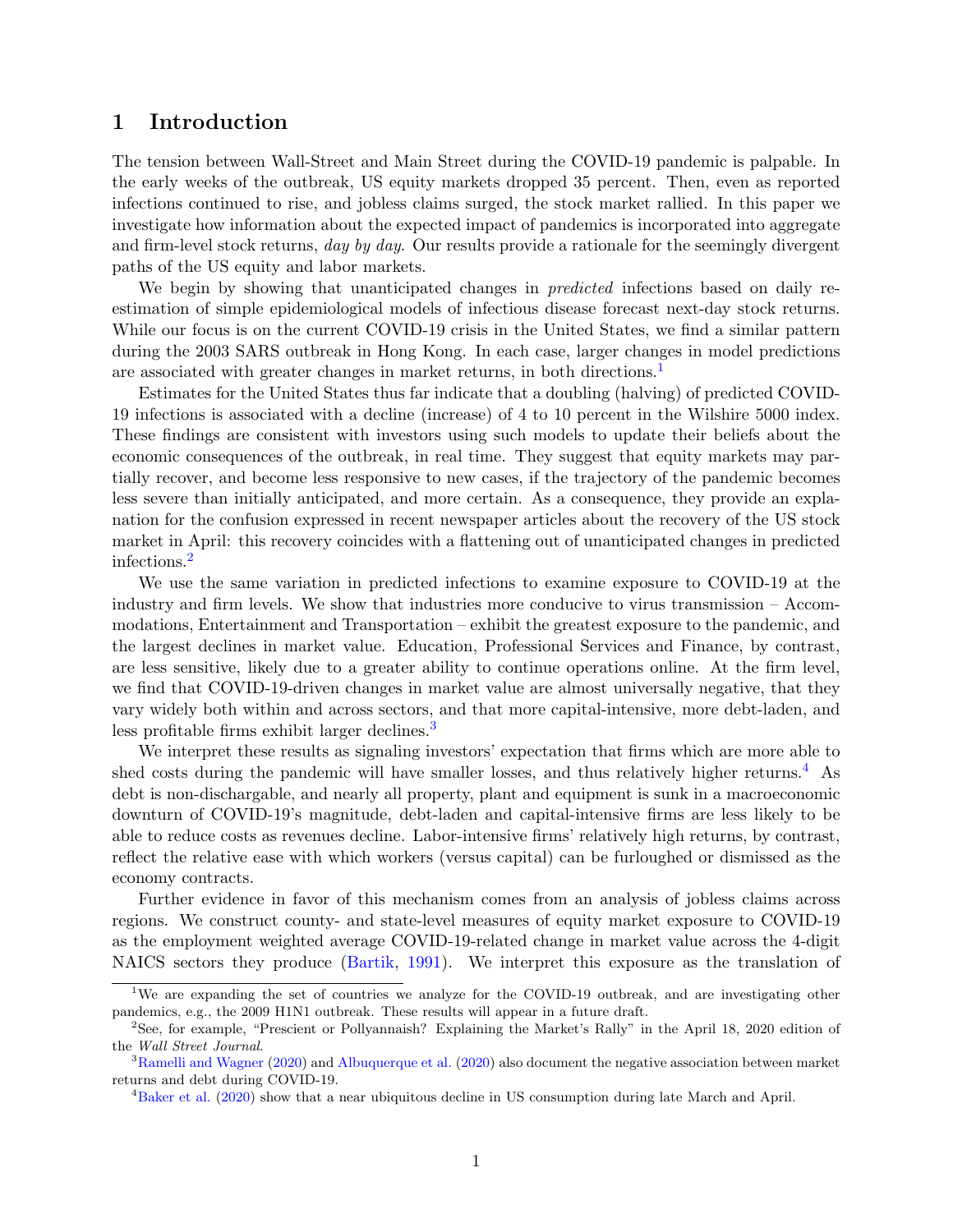unanticipated news about the pandemic from firms to states.

Using a difference-in-differences specification, we demonstrate that states with *milder* average declines in market value exhibit *greater* growth in initial jobless claims per worker. This initially counter-intuitive finding is consistent with the negative relationship between firm capital intensity, leverage and market returns noted above. Highly leveraged, more capital-intensive firms likely have less flexibility with respect to reducing costs during the pandemic than labor-intensive firms, as property, plant and equipment cannot be shed as easily as labor during the extreme economic contraction. Thus, states with a greater proportion of labor-intensive firms exhibit less decline in average market value, but greater proportional shedding of workers. To the best of our knowledge, we are the first to use equity prices to quantify the spatial incidence of a macroeconomic shock, and among the first to examine regional variation in COVID-19-driven initial jobless claims.<sup>[5](#page-3-0)</sup>

Our analysis contributes to several literatures. First, we add to the very large body of research on asset pricing that examines the predictability of stock returns (e.g. [Campbell and Shiller](#page-26-3) [\(1988\)](#page-26-3), [Fama and French](#page-27-1) [\(1988\)](#page-27-1)) and, more specifically, to recent research examining the financial market consequences of COVID-19, lead by [Ramelli and Wagner](#page-27-0) [\(2020\)](#page-27-0). One set of papers in this burgeoning literature associates [Ball and Brown](#page-26-4) [\(1968\)](#page-26-4) and [Fama et al.](#page-27-2) [\(1969\)](#page-27-2) style abnormal returns during the pandemic to various firm characteristics.<sup>[6](#page-3-1)</sup> A second group seeks to identify channels of firm exposure via ex-ante observable firm or aggregate characteristics.<sup>[7](#page-3-2)</sup>

While similar in spirit, our analysis differs from these two sets of papers both methodologically and quantitatively, as we relate returns to exogenous changes in investors' information about the trajectory of the pandemic, as it unfolds. Specifically, we model cumulative infections during an outbreak as following either an exponential or a logistic curve. We re-estimate the parameters of these models each day of the outbreak using information on reported cases up to that day. More precisely, we predict infections for trading day t using the cumulative counts as of the end of days  $t-1$  and  $t-2$ . The differences in these forecasts represent unanticipated changes in the trajectory of the disease due to newly available information, and we examine how they covary with both aggregate and firm-level market returns on day  $t.^8$  $t.^8$ 

As a robustness exercise, we demonstrate that the information in daily predicted infections dominates the most recent change in reported infections in forecasting stock returns. This dominance is understandable, in that the anticipated portion of the most recent reported case growth has already been priced into equities. It is precisely the unanticipated portion of this growth, however, that updates investors' expectations regarding the eventual number of infections, the speed with which that number may be reached, and the associated economic consequences. Indeed, jumps in estimated share of the population that ultimately will be infected, or the growth rate of infections, signal larger potential declines in demand for goods and services, especially those which might facilitate transmission. Changes in these parameters may also indicate greater shocks to labor supply due to sickness or implementation of social distancing policies, further hampering aggregate demand [\(Guerrieri et al.,](#page-27-3) [2020\)](#page-27-3). In a related robustness exercise, we show that our results for the United States are robust to the inclusion of coarse controls for changes in federal and local policy.

<span id="page-3-0"></span>Relative to existing research on the financial implications of COVID-19, our approach offers

 $5C$ losely related is [Greenland et al.](#page-27-4) [\(2019\)](#page-27-4) who use equity market derived measures to explore the employment consequences of the United States' granting Permanent Normal Trade Relations to China in 2001.

<span id="page-3-1"></span> ${}^{6}$ See, for example, [Ramelli and Wagner](#page-27-0) [\(2020\)](#page-28-0); [Albuquerque et al.](#page-26-1) (2020); [Ru et al.](#page-28-0) (2020).

<span id="page-3-3"></span><span id="page-3-2"></span><sup>&</sup>lt;sup>7</sup>See, for example, [Baker et al.](#page-26-5)  $(2020)$ ; [Fahlenbrach et al.](#page-27-5)  $(2020)$ ; [Ding et al.](#page-26-6)  $(2020)$ ; ?

<sup>&</sup>lt;sup>8</sup>We emphasize that we are *not* epidemiologists and are *not* outlining a method to characterize the true path of pandemics. Nor are we, like [Piguillem and Shi](#page-27-6) [\(2020\)](#page-27-6) and [Berger et al.](#page-26-7) [\(2020\)](#page-26-7), trying to infer the efficacy of various intervention strategies. Such efforts, while of immense value, require data which may not be available until after the outbreak is substantially underway. Rather, we view real-time changes in the predicted severity of an outbreak as potentially useful summary statistics of its ultimate economic consequences.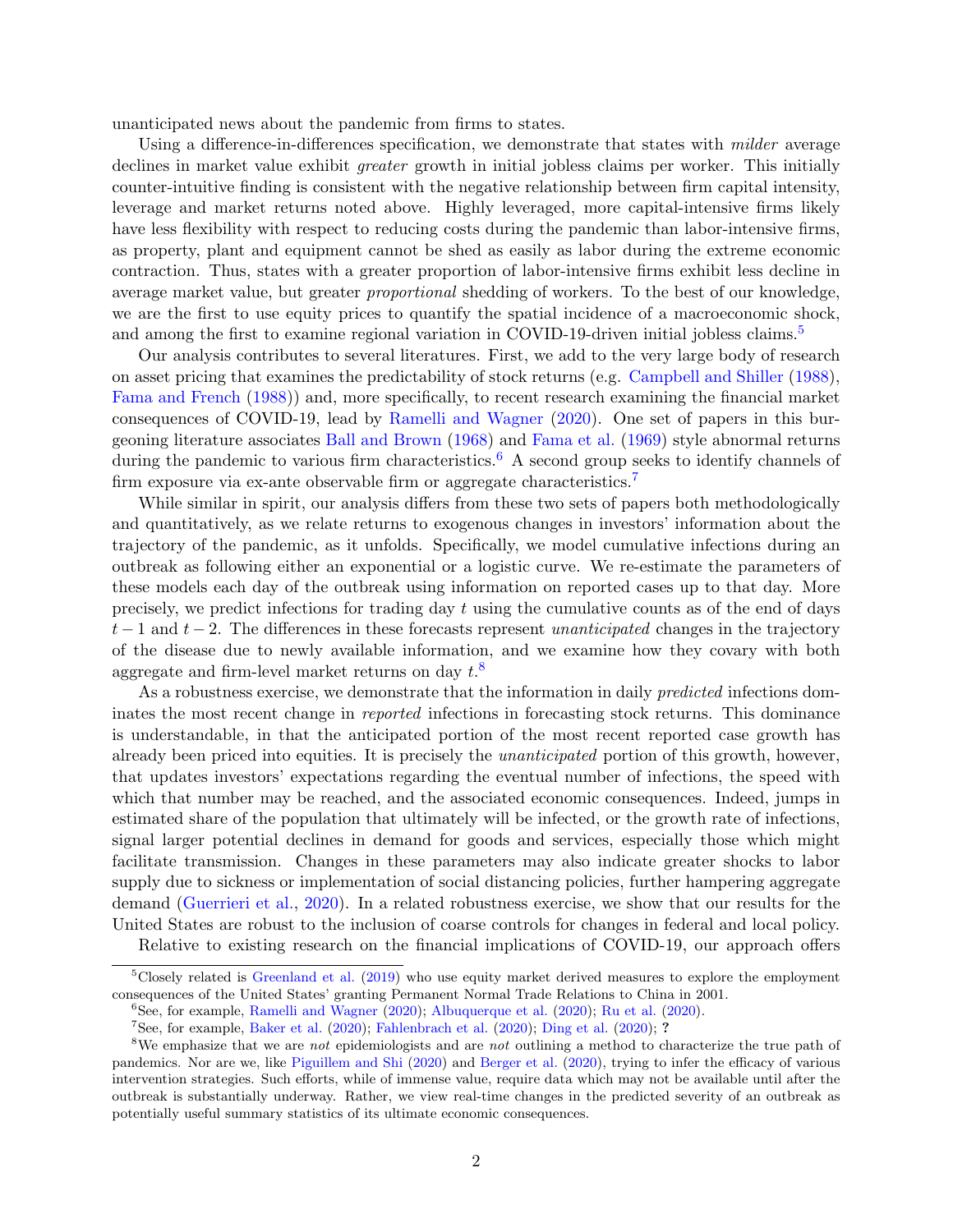three benefits. First, it does not require us to calculate firms' expected normal rate of return with the aid of an asset pricing model – e.g. the CAPM [\(Sharpe,](#page-28-1)  $1964a$ ) – estimated during a period before COVID-19. In fact, estimates of abnormal returns utilizing such models may be misspecified if their true values can be inferred only in the presence of disaster risk [\(Bai et al.,](#page-26-8) [2019\)](#page-26-8). Second, our approach yields firm-level measures of exposure without identifying their channels ex-ante, and without attributing all aggregate movement in returns to COVID-19. Given the unprecedented nature of this event, this benefit is sizeable. Finally, by exploiting changes in the forecasted trajectory of the pandemic between market close on day  $t - 1$  and opening on day t, our approach exploits only new information about the trajectory of the pandemic and therefore can rationalize both market upswings and downturns. Our findings suggest that investors, facing substantial uncertainty about the true economic fallout of this realized tail risk [\(Knight,](#page-27-7) [1921;](#page-27-7) [Keynes,](#page-27-8) [1937\)](#page-27-8), may be availing themselves of changes in daily case forecasts as a summary statistic for the ultimate scale and economic fallout of the epidemic.

Our paper also contributes to the very large literature in public health which attempts to explain the trajectory of infections during a pandemic.<sup>[9](#page-4-0)</sup> In contrast to that research, we link changes in the estimated parameters and predictions of these models in real time to economic outcomes. To reiterate, we do not claim that the evolution of a pandemic must follow a purely exponential or logistic growth path. Rather, we explore whether the predictions of these models are informative of economic conditions, as manifest in their correlation with the market.<sup>[10](#page-4-1)</sup>

Finally, this paper relates to a rapidly emerging literature studying the aggregate economic consequences of COVID-19, and a more established literature investigating earlier pandemics. [Barro](#page-26-9) [et al.](#page-26-9) [\(2020\)](#page-26-9) draws parallels between COVID-19 and the "Spanish Flu" to forecast changes in economic activity, while [Baker et al.](#page-26-5) [\(2020\)](#page-26-5) documents that the COVID-19 pandemic is the first infectious disease outbreak whose mention in the press is associated with a large daily market movement. Our analysis complements the equity market studies of [Gormsen and Koijen](#page-27-9) [\(2020\)](#page-27-9) and [Baker et al.](#page-26-10) [\(2020\)](#page-26-10), who link COVID-19 financial market reactions to future GDP growth. It also relates to the labor market studies of [Cajner et al.](#page-26-11) [\(2020\)](#page-26-11) and [Coibion et al.](#page-26-12) [\(2020\)](#page-26-12), which analyze employment trends during COVID-19, and the examinations of labor market interactions during COVID-19 more directly in [Humphries et al.](#page-27-10) [\(2020\)](#page-27-10) and [Bartik et al.](#page-26-13) [\(2020\)](#page-26-13). In contrast to these efforts, we exploit exogenous variation in investors' expectations about the pandemic's trajectory to identify aggregate and firm-level exposure, which we then link to labor market outcomes.

This paper proceeds as follows. Section [2](#page-4-2) provides a brief description of infectious disease models and how investors might link the predictions of these models and to asset prices. Sections [3](#page-8-0) and [4](#page-22-0) apply our framework to COVID-19 and SARS. Section [5](#page-25-0) concludes.

# <span id="page-4-2"></span>2 Modeling

In this section we outline how infectious disease outbreaks can be modeled in real time, and how investors might make use of the model's estimated parameters.

### <span id="page-4-3"></span>2.1 Simple Models of Infectious Diseases

Exponential and logistic growth models are frequently used in biology and epidemiology to model infection and mortality. An exponential model,

<span id="page-4-0"></span> ${}^{9}$ Early contributions to this literature include [Ross](#page-27-11) [\(1911\)](#page-27-11), [Kermack and McKendrick](#page-27-12) [\(1927\)](#page-27-12), [Kermack and McK](#page-27-13)[endrick](#page-27-13) [\(1937\)](#page-27-13) and [Richards](#page-27-14) [\(1959\)](#page-27-14).

<span id="page-4-1"></span> $10$ For an interesting discussion on the complexities associated with modeling an outbreak in real time, see [https:](https://fivethirtyeight.com/features/why-its-so-freaking-hard-to-make-a-good-covid-19-model/) [//fivethirtyeight.com/features/why-its-so-freaking-hard-to-make-a-good-covid-19-model/](https://fivethirtyeight.com/features/why-its-so-freaking-hard-to-make-a-good-covid-19-model/).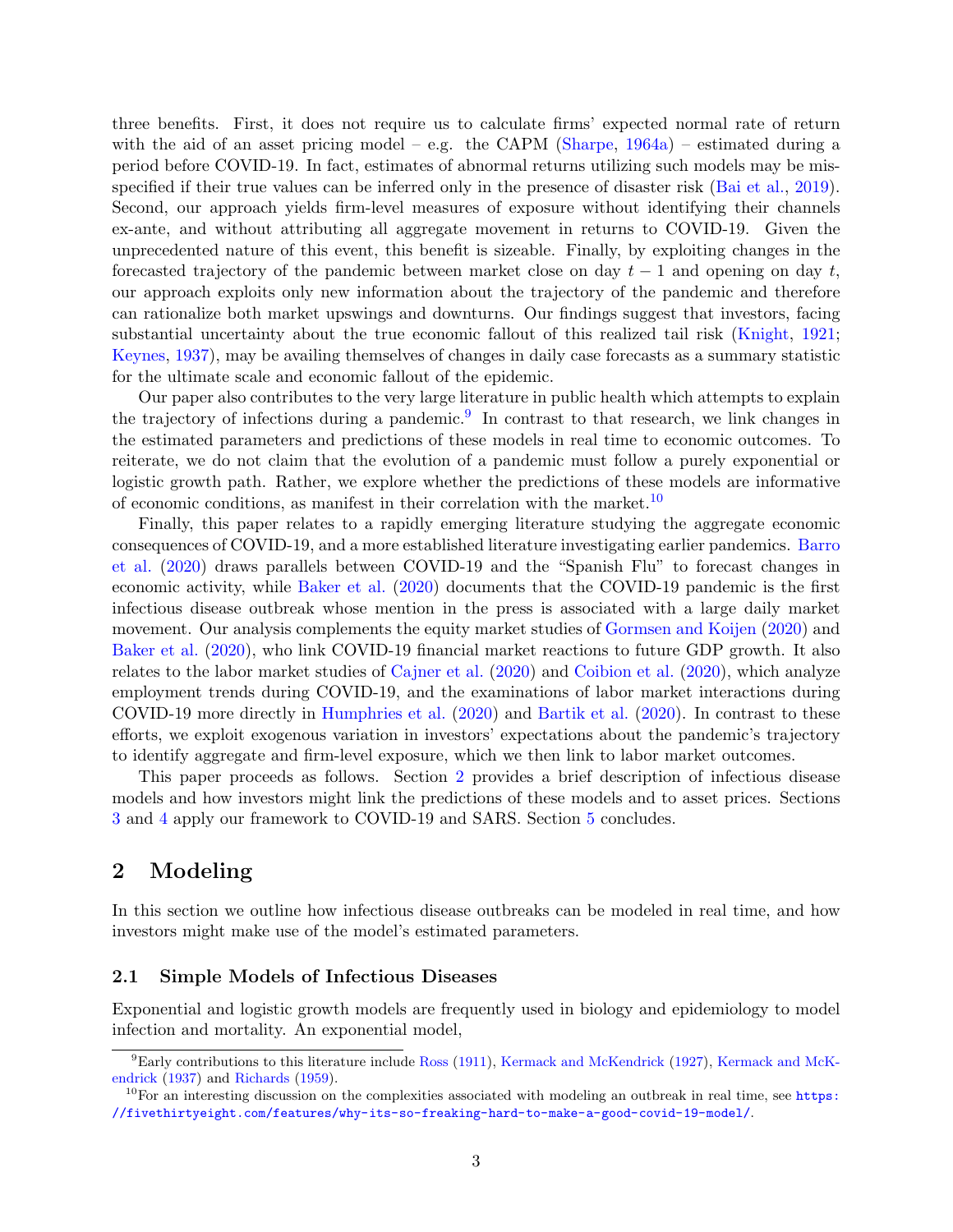<span id="page-5-1"></span>
$$
C_t = ae^{(rt)}\tag{1}
$$

predicts the cumulative number of cases on day  $t, C_t$ , as a function of the growth rate of infections in that country,  $r$ , the initial number of infected persons  $a$ , and time. In an exponential model, the number of infections per day continues to climb indefinitely. While clearly unrealistic ex-post, the exponential growth model is consistent with early stage pandemic growth rates.

In a logistic model [\(Richards,](#page-27-14) [1959\)](#page-27-14), by contrast, the growth in infections grows exponentially initially, but then declines as the stock of infections approaches the population's "carrying-capacity," i.e., the cumulative number of people that ultimately will be infected. Carrying capacity is generally less than the full population. The cumulative number of infections on day  $t$  is given by

<span id="page-5-2"></span>
$$
C_t = \frac{k}{1 + ce^{(-rt)}},\tag{2}
$$

where  $k$  is the carrying,  $c$  is a shift parameter (characterizing the number of initially infected persons) and  $r$  is the growth rate. Figure [1](#page-5-0) provides an example of logistic infections for three different growth rates (2.5, 5 and and 7.5 percent) assuming  $k = 250$  and  $c = 50$ . For each growth rate, we plot both the number of new cases each day (right axis) and the cumulative number of cases up to each day (left axis). As indicated in the figure, higher growth rates both shorten the time required to reach carrying capacity and increase the peak number of infections.

#### <span id="page-5-0"></span>Figure 1: New and Cumulative New Cases Under the Logistic Model



Source: Authors' calculations. Figure compares new and cumulative infections from days 1 to 200 assuming a logistic model with  $k = 250$  and  $c = 50$  and noted growth rates  $(r)$ .

Given data on the actual evolution of infections, the two parameters in equation [1](#page-5-1) and the three parameters in equation [2](#page-5-2) can be updated each day using the sequence of infections up to that date. We estimate these sequences using STATA's nonlinear least squares command  $(nl)$ .<sup>[11](#page-5-3)</sup> This command requires a vector of starting values, one for each parameter to be estimated.

We encounter two problems during our estimation of logistic functions in our applications below. First, estimates for each day  $t$  are sensitive to the choice of starting values for that day, particularly in the initial days of the pandemic. This feature of the estimation is not surprising: when the number of cases is relatively small, a wide range of logistic curves may be consistent with the data, and the objective function across them may be relatively flat.

<span id="page-5-3"></span> $11$ We are exploring other estimation procedures for use in a future draft, including use of SIR and SEIR models, e.g., [Li et al.](#page-27-15) [\(2020\)](#page-27-15) and [Atkeson](#page-26-14) [\(2020\)](#page-26-14).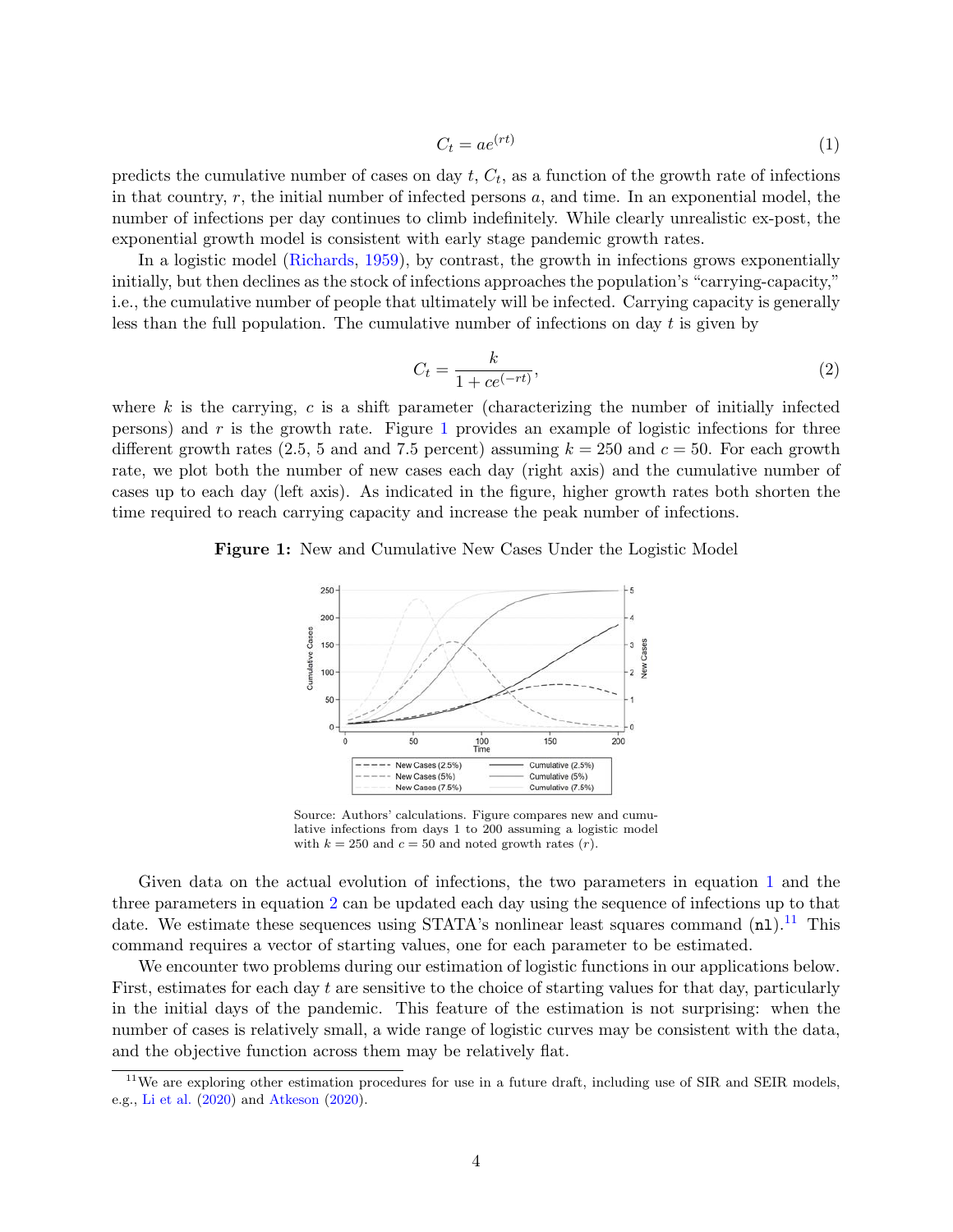To increase the likelihood that our parameter estimates represent the *global* solution, we estimate 500 epidemiological models for each day, 250 for the logistic case, and 250 for the exponential case. In each iteration we use a different vector of starting values. For each day  $t$ , our first starting values are the estimated coefficients from the prior day, if available.<sup>[12](#page-6-0)</sup> In the case of the logistic model, we then conduct a grid search defined by all triples  $\{r, c, k\}$  such that

$$
r \in \{0.01, 0.21, 0.41, 0.61, 0.81\}
$$

$$
c \in \{c^{t-1}, 2 * c^{t-1}, 4 * c^{t-1}, \dots, 10 * c^{t-1}\}
$$

$$
k \in \{\widehat{k^{t-1}}, 2 * \widehat{k^{t-1}}, 3 * \widehat{k^{t-1}}, \dots, 10 * \widehat{k^{t-1}}\}
$$

where hats over variables indicate prior estimates, and superscripts indicate the day on which they are estimated. If more than one of these initial starting values produces estimates, we choose the parameters from the model with the highest adjusted  $R^2$ . We estimate the exponential model similarly.

The second, more interesting, problem that we encounter during estimation of the logistic outbreak curves is that STATA's nl routine may fail to converge. This failure generally occurs in the transition from relatively slow initial growth to subsequent, more obviously exponential growth as the pandemic proceeds. During this phase of the outbreak, the growth in the number of new cases each day is too large to fit a logistic function, i.e., the drop in the growth of new cases necessary to estimate a carrying capacity has not yet occurred.<sup>[13](#page-6-1)</sup>

In our application below, we re-estimate both exponential and logistic parameters each day of an outbreak. To fix ideas, we simulate a 200-day cumulative logistic disease outbreak by generating a sequence of  $C_t = \frac{k}{1+ce^{(-rt)}} + |\epsilon_t|$  for  $t \in (1:200)$ , assuming  $k = 250$ ,  $r = .025$ ,  $c = 50$  and  $|\epsilon_t|$ is the absolute value of a draw from a standard normal distribution. For each day  $t$ , we estimate logistic and exponential parameters using the sequence of simulated infections up to that day.

Figure [2](#page-7-0) displays the results. Both sets of parameter estimates are volatile in the early stage of the outbreak. Logistic parameters are not available from days 47 through 78 due to lack on convergence, but settle down shortly thereafter, as the data increasingly conform to underlying logistic path. Exponential parameters are available for each day, but do not settle down as time goes on. The intuition for the unending increase in  $\hat{a}_t$  and decline in  $\hat{r}_t$  is as follows: because the simulated data are logistic, the only way to reconcile them with an exponential function is to have simulated data are logistic, the only way to reconcile them with an exponential function is to have the estimate of initial exposure  $(\hat{a}_t)$  rise as the estimate of the growth rate,  $\hat{r}_t$ , drops.

<span id="page-6-0"></span> $12$ If the prior day did not converge, we use the most recent prior day for which we have estimates.

<span id="page-6-1"></span><sup>&</sup>lt;sup>13</sup>In a future draft we will consider an estimation strategy that nests these functions.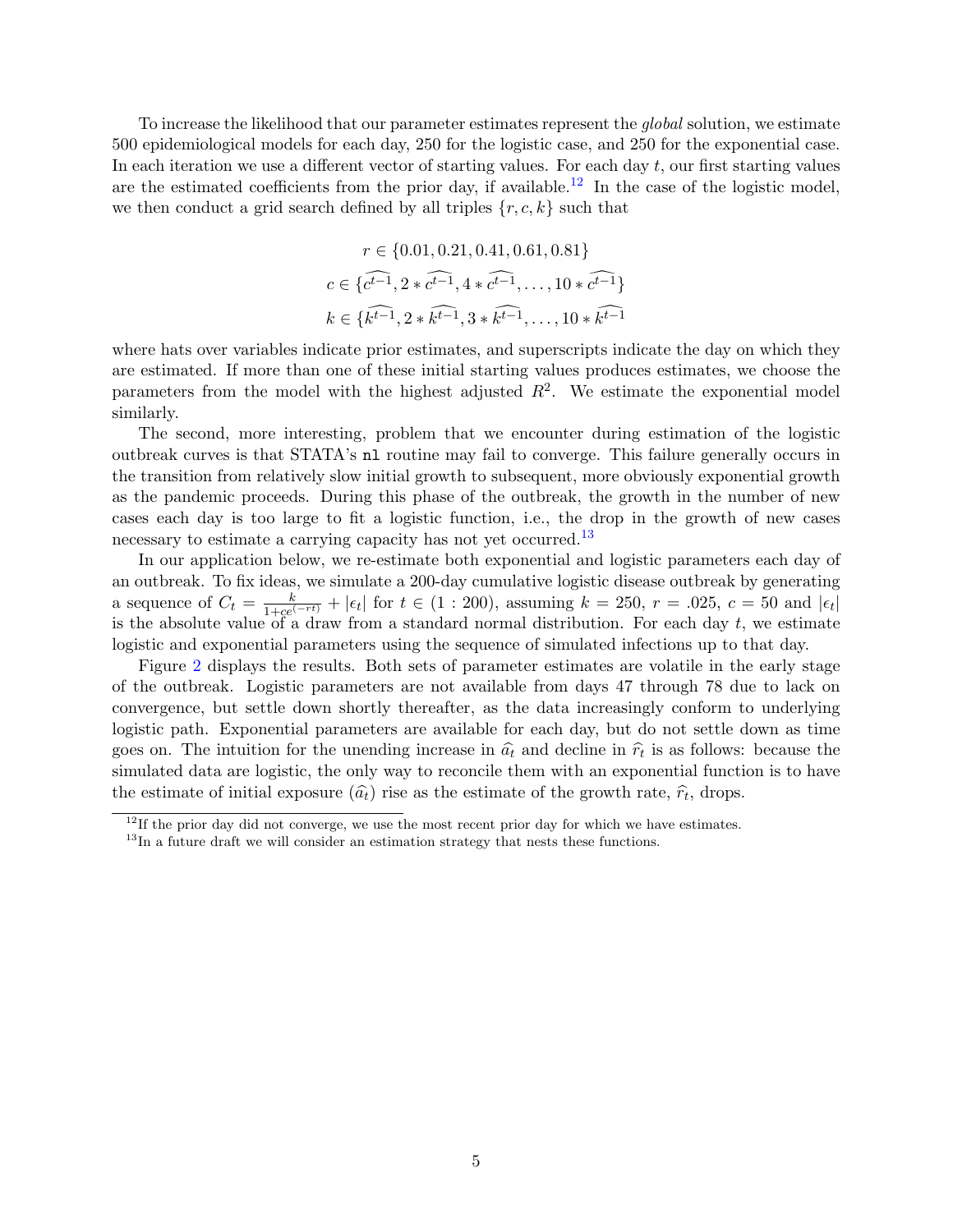

<span id="page-7-0"></span>

Source: authors' calculations. The left panel plots the sequence of logistic parameters,  $\hat{k}_t$ ,  $\hat{\epsilon}_t$  and  $\hat{r}_t$ , estimated using the information up to each day t on simulated data (see text). Right panel of Figure plots the analogous sequence of exponential parameters,  $\hat{a}_t$  and  $\hat{r}_t$ , using the same data. Missing estimates indicate lack of convergence (see text). Circles represent estimates. Solid lines connect estimates.

Figure [3](#page-7-1) compares predicted cumulative cases for each model for each day t using the parameter estimates from day  $t-1$ . We denote these predictions  $\widehat{C_t^{t-1}}$ , where the superscript  $t-1$  refers to the timing of the information used to make the prediction, and the subscript refers to the day being predicted. As illustrated in the figure, predictions for the two models line up reasonably well during the initial phase of the pandemic. Their 95 percent confidence intervals (not shown) cease overlapping on  $t = 104$ . After this point, the exponential model continues to project an ever-increasing number of infections, while the logistic model's predictions head towards the "true" carrying capacity of 250.

<span id="page-7-1"></span>



Source: authors' calculations. Figure compares simulated "actual" cumulative infections to predicted infections  $\widehat{(C_t^{t-1})}$  under the logistic and exponential models. The prediction for each day t is based on the information available up to day  $t - 1$ . The two vertical lines in the figure note when the 95 percent confidence intervals of the two models' predictions (not shown) initially diverge, and when the logistic model's estimates first indicate that its inflection point has passed.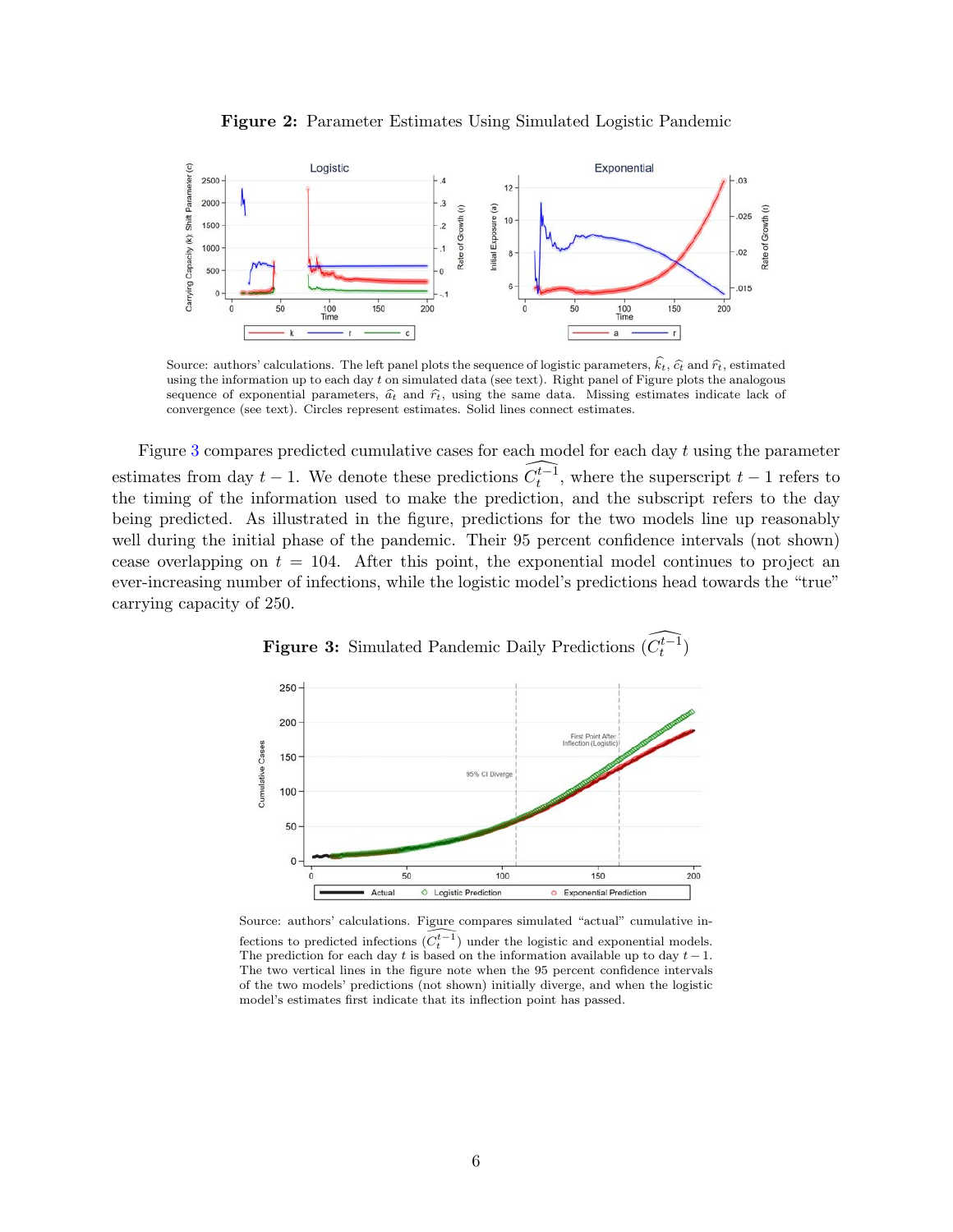### 2.2 Modeling Economic Impact

Predicted cumulative cases for day t based on day  $t-1$  information,  $\widehat{C_t^{t-1}}$ , can be compared to the day t forecast made with day  $t-2$  information,  $\widehat{C_t^{t-2}}$ . The log difference in these predictions,

$$
\Delta ln\left(\widehat{C_t^{-2,-1}}\right) = ln\left(\widehat{C_t^{t-1}}\right) - ln\left(\widehat{C_t^{t-2}}\right),\tag{3}
$$

captures *unexpected* changes in severity of the outbreak between these two days.<sup>[14](#page-8-1)</sup> This potentially noisy "news" may be an important input into investors' assessment of the economic impact of a pandemic. For example, jumps in estimated growth rates or carrying capacites signal larger potential declines in demand, reducing firm revenue. Increases in these parameters may also presage more substantial declines in labor supply, or the implementation of social distancing policies that further reduce demand [\(Guerrieri et al.,](#page-27-3) [2020\)](#page-27-3).

## <span id="page-8-0"></span>3 Application to COVID-19

In this section we provide real-time estimates of the outbreak parameters and infection predictions for COVID-19 in the United States. We then examine the relationship between changes in these predictions and both aggregate and firm-level returns in the United States.

#### 3.1 Epidemiological Model Paremeters

Data on the cumulative number of COVID-19 cases in the United States as of each day are from the Johns Hopkins Coronavirus Resource Center.<sup>[15](#page-8-2)</sup> The first COVID-19 case appeared in China in November of 2019, while the first cases in the United States and Italy appeared on January 20, 2020. Our analysis begins on January 22, 2020, the first day that the World Health Organization began issuing situation reports detailing new case emergence internationally. Appendix Figure [A.1](#page-29-0) displays the cumulative reported infections in the United States from January 22 through April 10, 2020.

We estimate logistic and exponential parameters (equations [1](#page-5-1) and [2\)](#page-5-2) for the United States by day as discussed in Section [2.1.](#page-4-3) The daily parameter estimates for the logistic estimation,  $k_t$ ,  $\hat{c}_t$ and  $\hat{r}_t$  are displayed the left panel of Figure [4,](#page-9-0) while those for the exponential model,  $\hat{a}_t$  and  $\hat{r}_t$ , are represented in the right panel. Cans in the time series in either figure represent legis of converge reported in the right panel. Gaps in the time series in either figure represent lack of convergence.

Logistic parameter estimates for the United States fail to converge after February 23, when the number of cases jumps abruptly from 15 to 51. That no parameter estimates are available after this date suggests that growth in new cases observed thus far is inconsistent with a leveling off, or carrying capacity, at least according to our estimation method. The exponential model, by contrast, converges for all days. As a result, we focus on the exponential model for the remainder of our analysis.

As the sharp changes in US exponential model parameters suggest, predicted cumulative infections vary substantially depending upon the day in which the underlying parameters are estimated.

<span id="page-8-1"></span><sup>&</sup>lt;sup>14</sup>Timing is as follows: the number of infections on day  $t-1$  is observed after the market closes on that day but before the market opens on day t. This day  $t-1$  information is used to predict the number of cases for day t,  $\widehat{C_t^{t-1}}$ , which is compared to  $\widehat{C_t^{t-2}}$ .

<span id="page-8-2"></span> $^{15}$ These data can be downloaded from  $https://github.com/CSSEGIsandData/COVID-19$  $https://github.com/CSSEGIsandData/COVID-19$  and visualized at https: [//coronavirus.jhu.edu/map.html](https://coronavirus.jhu.edu/map.html).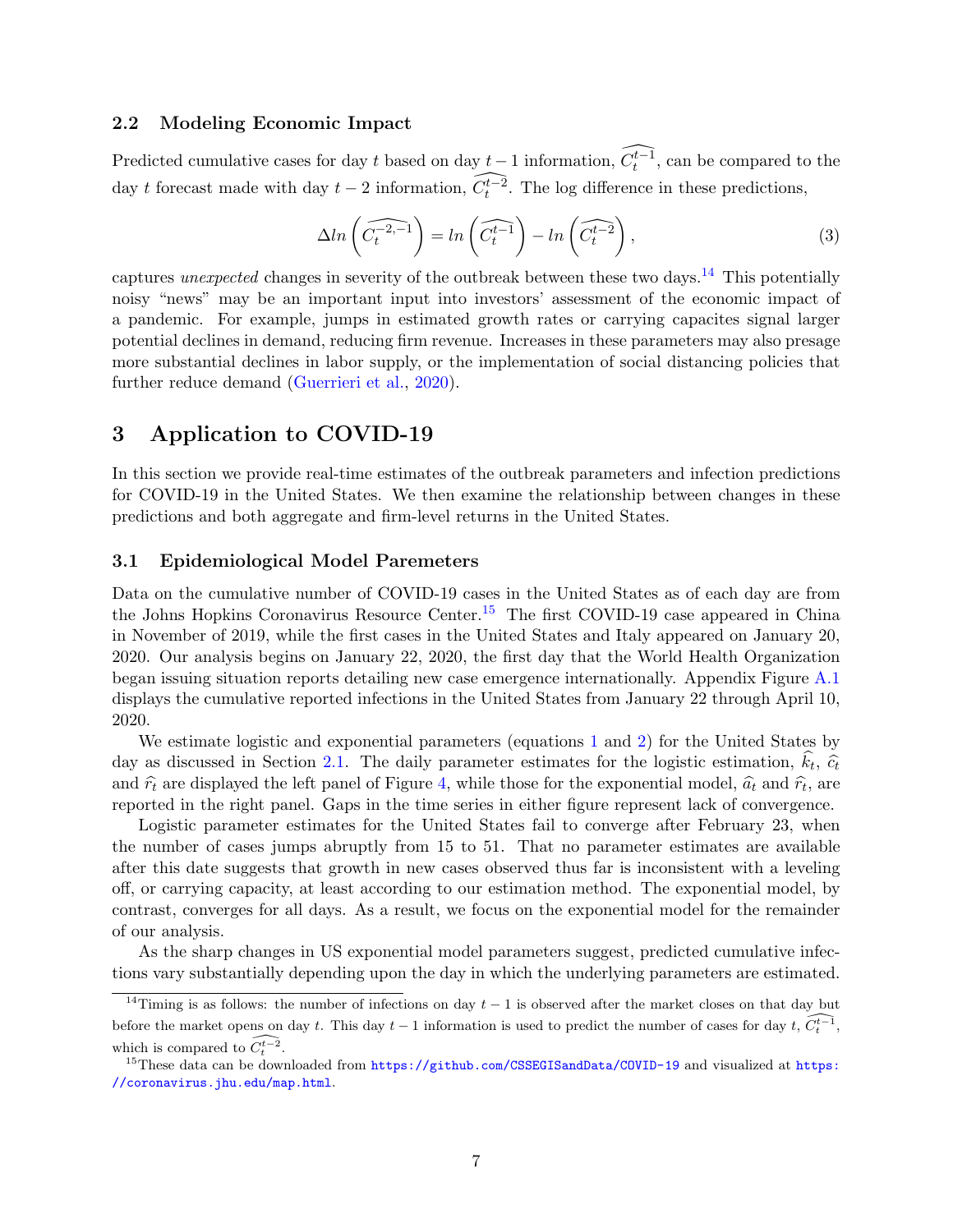

<span id="page-9-0"></span>

Source: Johns Hopkins Coronavirus Resource Center and authors' calculations. The left panel plots the sequence of logistic parameters,  $k_{it}$ ,  $\hat{c}_{it}$  and  $\hat{r}_{it}$ , estimated using the cumulative in-<br>fections in the US up to each day t. Bight panel plots the analogous sequence of exponential fections in the US up to each day t. Right panel plots the analogous sequence of exponential parameters,  $\widehat{a}_{it}$  and  $\widehat{r}_{it}$ , using the same data. Missing estimates indicate lack of convergence (see text). Circles represent estimates. Solid lines connect estimates. Data currently extend to Friday March 27, 2020.

Figure [5](#page-9-1) highlights this variability by comparing predicted cumulative infections based on the information available as of February 29 and March 7, 13, 21 and 28. The left panel displays these projections in levels, while the right panel uses a log scale. The five colored lines in the figure trace out each set of predictions. Dashed lines highlight 95 percent confidence intervals around these predictions. Finally, the confidence intervals are shaded for all days following the day upon which the prediction is based. To promote readability, we restrict the figure to the period after February 29. The black, solid line in the figure represents actual reported cases.

<span id="page-9-1"></span>



Source: Johns Hopkins Coronavirus Resource Center and authors' calculations. Figure displays predicted cases for the United States from March 18 onwards using the cumulative reported cases as of five dates: February 29, March 7, March 13, March 21 and March 28. Dashed lines represent 95 percent confidence intervals. Confidence intervals are shaded for all days after the information upon which the predictions are based.

Predicted cumulative infections based on information as of February 29 are strikingly lower than predictions based on information as of March 21 due to the jump in reported cases between those days. Indeed, according to the parameter estimates from March 21, US cases would number close to 300 thousand by the end of March. Equally striking is the downward shift in predicted cumulative cases that occurs between March 21 and March 28. It is precisely these kinds of changes in predicted cumulative cases that our analysis seeks to exploit.

Figure [6](#page-10-0) uses the exponential parameter estimates in Figure [4](#page-9-0) to plot  $\widehat{C_t^{t-1}}$  and  $\widehat{C_t^{t-2}}$ , i.e., the predicted number of cases on day t using the information up to day  $t-1$  and day  $t-2$ . Magnitudes for these cumulative cases are reported on the left axis.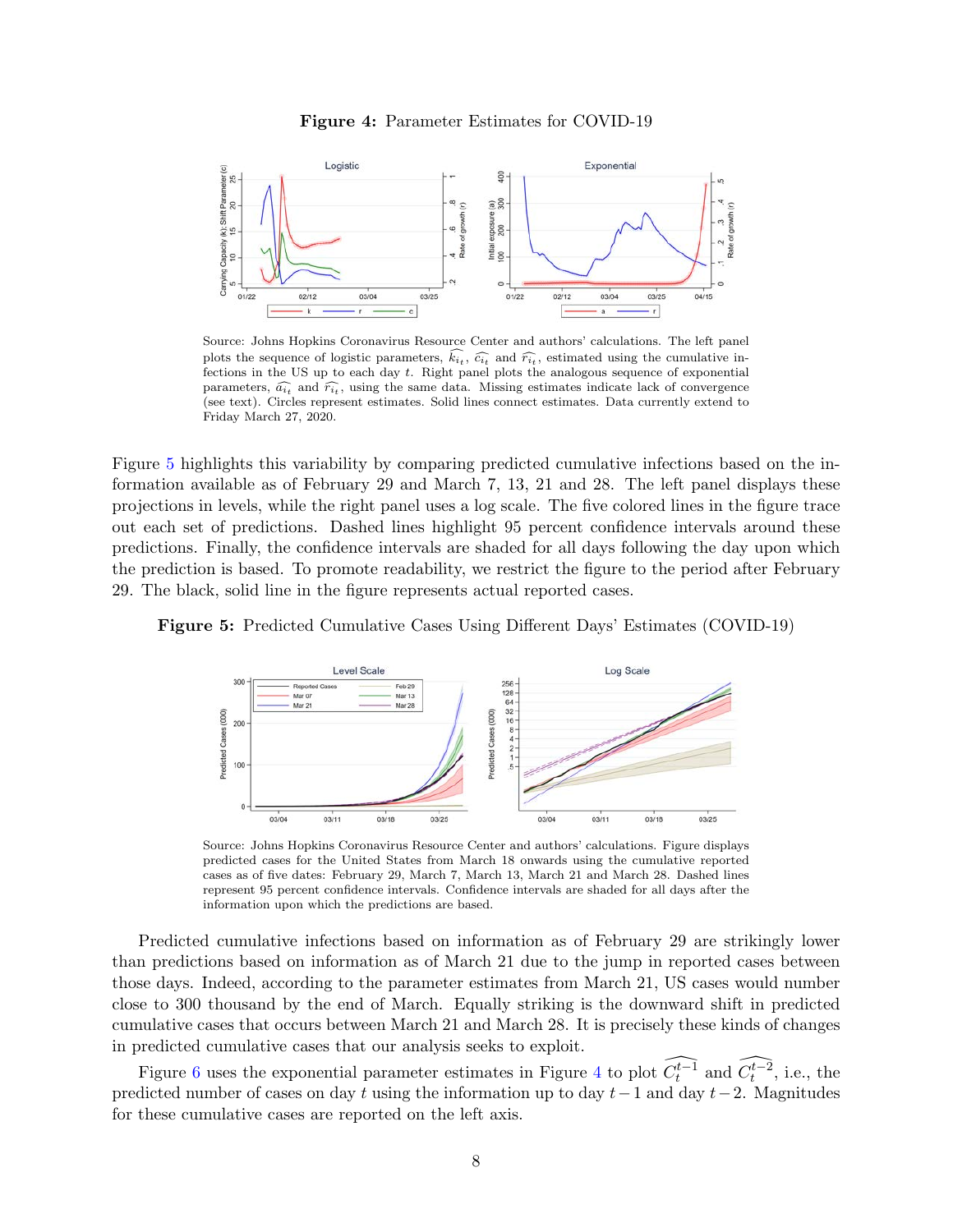<span id="page-10-0"></span>**Figure 6:** Daily Logistic Predictions  $\widehat{(C_t^{t-1})}$  and  $\Delta ln(\widehat{C_t^{-2,-1}})$  for COVID-19



Source: Johns Hopkins Coronavirus Resource Center and authors' calculations. Left axis reports the predicted cumulative cases for day  $t$ using information as of day  $t - 1$ ,  $\widehat{C_t^{t-1}}$ , and day  $t - 2$ ,  $\widehat{C_t^{t-2}}$ , under the exponential model. Right axis reports the log change in these two predictions,  $\Delta ln(\widehat{C_t^{-2,-1}})$ . Data currently extend to Friday April 10, 2020.

The right axis in Figure [6](#page-10-0) reports  $\widehat{\Delta(C_t^{-2,-1})}$ , the log difference in these two predictions. Intuitively,  $\widehat{C_t^{t-1}}$  and  $\widehat{C_t^{t-2}}$  for the most part track each other closely. The former rises above the latter on days when reported cases jump, while the reverse happens when new cases are relatively flat. The scalloped pattern of exhibited by  $\widehat{C_t^{t-2}}$  after March 25 captures the relatively smooth decline in  $\widehat{a_{it}}$  and rise in  $\widehat{r_{it}}$  (displayed in Figure [4\)](#page-9-0) required for the exponential function to capture the increasingly logistic data increasingly logistic data.

### 3.2 Aggregate US Returns During COVID-19

We examine the link between changes in model predictions and aggregate US stock via the Wilshire  $5000$  index.<sup>[16](#page-10-1)</sup> We choose this index for its breadth, but note that results are qualitatively similar for other US market indexes.

Figure [7](#page-11-0) plots the daily log change in the Wilshire 5000 index against unanticipated increases in cases,  $\Delta ln(\widehat{C_t^{-2,-1}})$ . Their negative relationship indicates that returns are higher when the difference in predictions is lower, and *vice versa*. In particular, the approximate 20 percent decline in predicted cases that occurs on March 24 coincides with a greater than 9 percent growth in the market index.

We compare aggregate equity returns on day t to the difference in forecasts for that day formally using an OLS regression,

<span id="page-10-4"></span>
$$
\Delta \ln(\text{Index}_t) = \alpha + \gamma_1 * \Delta \ln\left(\widehat{C_t^{-2,-1}}\right) + \gamma_2 X_t + \epsilon_t. \tag{4}
$$

where  $\Delta ln (Index_t)$  is the daily log change in either opening-to-opening or closing-to-closing prices in the Wilshire 5000, and  $X_t$  represents a vector of controls, e.g., changes in policy.<sup>[17](#page-10-2)</sup> The estimation period consists of 52 trading days from January 22 to April 10.[18](#page-10-3) The unit of observation is one

<span id="page-10-2"></span><span id="page-10-1"></span><sup>16</sup>Data for the Wilshire 5000 are downloaded from Yahoo Finance.

<sup>&</sup>lt;sup>17</sup>We are currently exploring more flexible specifications, e.g., those which might capture the switch between exponential and logistic models, as well as those which reveal any over- or undershooting of reactions.

<span id="page-10-3"></span><sup>&</sup>lt;sup>18</sup>The actual number of trading days between these two dates is 50. We lose 3 days due to lack of estimates in the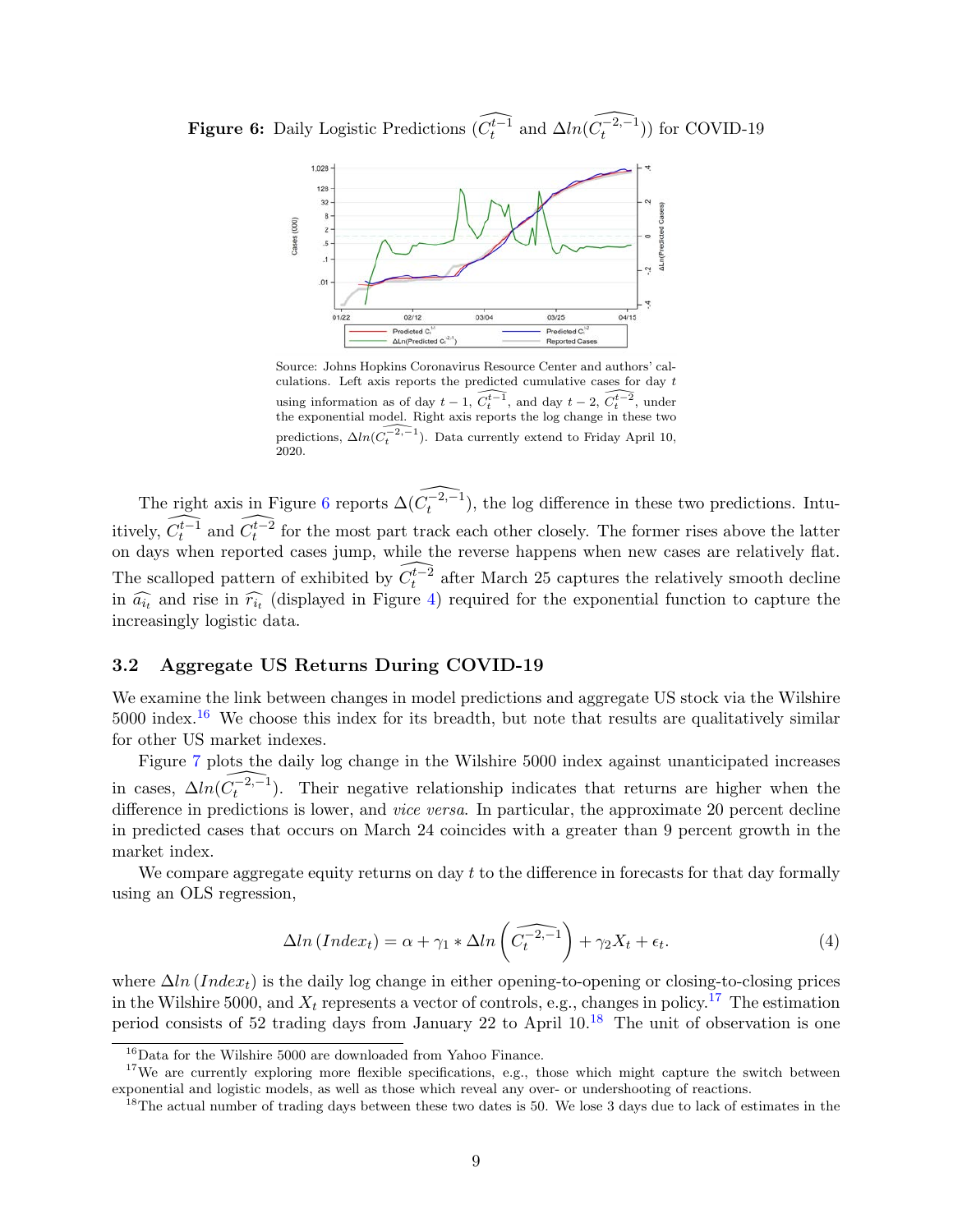<span id="page-11-0"></span>**Figure 7:** Change in Predicted COVID-19 Cases  $(\widehat{\Delta C_t^{-2,-1}})$  vs Aggregate Market Returns



Source: Johns Hopkins Coronavirus Resource Center, Yahoo Finance and authors' calculations. Figure displays the daily log change in the Wilshire 5000 index against the log change in predicted cases under the exponential model for day t based on day  $t-1$  and day  $t-2$  information. Sample period is January 22 to April 10, 2020.

<span id="page-11-1"></span>day.

**Table 1:** Changes in Predicted COVID-19 Cases  $(\widehat{\Delta C_t^{-1,-2}})$  vs Market Open Returns

|                                  | $\left(1\right)$                | (2)               | (3)                             | (4)               | (5)                             | (6)                             |
|----------------------------------|---------------------------------|-------------------|---------------------------------|-------------------|---------------------------------|---------------------------------|
|                                  | $\Delta \text{Ln}(\text{Open})$ | $\Delta$ Ln(Open) | $\Delta \text{Ln}(\text{Open})$ | $\Delta$ Ln(Open) | $\Delta \text{Ln}(\text{Open})$ | $\Delta \text{Ln}(\text{Open})$ |
|                                  |                                 |                   |                                 |                   |                                 |                                 |
| $\Delta Ln(\widehat{C^{-2,-1}})$ | $-0.040***$                     | $-0.049**$        | $-0.061**$                      | $-0.063**$        | $-0.085**$                      | $-0.055**$                      |
|                                  | (0.013)                         | (0.024)           | (0.024)                         | (0.025)           | (0.033)                         | (0.025)                         |
|                                  |                                 |                   |                                 |                   |                                 |                                 |
| $\Delta Ln(C^{-2,-1})$           |                                 |                   | 0.019                           | 0.026             | 0.028                           | 0.006                           |
|                                  |                                 |                   | (0.028)                         | (0.026)           | (0.026)                         | (0.033)                         |
| $I(\Delta SI$ ndex               |                                 |                   |                                 | $-0.014$          |                                 |                                 |
|                                  |                                 |                   |                                 | (0.014)           |                                 |                                 |
|                                  |                                 |                   |                                 |                   |                                 |                                 |
| $\Delta Ln(SIndex)$              |                                 |                   |                                 |                   | $-0.055$                        |                                 |
|                                  |                                 |                   |                                 |                   | (0.061)                         |                                 |
| <b>Fiscal Stimulus</b>           |                                 |                   |                                 |                   |                                 |                                 |
|                                  |                                 |                   |                                 |                   |                                 | 0.017                           |
|                                  |                                 |                   |                                 |                   |                                 | (0.013)                         |
| Constant                         | $-0.007*$                       | $-0.005$          | $-0.008**$                      | $-0.007*$         | $-0.006$                        | $-0.008*$                       |
|                                  | (0.004)                         | (0.004)           | (0.004)                         | (0.004)           | (0.004)                         | (0.004)                         |
| Observations                     | 47                              | 47                | 47                              | 47                | 43                              | 47                              |
| $R^2$                            | 0.084                           | 0.069             | 0.078                           | 0.121             | 0.144                           | 0.118                           |
| Daily Adjustment                 | N                               | Y                 | Υ                               | Y                 | Υ                               | Y                               |

Source: Johns Hopkins Coronavirus Resource Center and authors' calculations.  $\Delta Ln(Open_t)$  and  $\Delta Ln(Close_t)$  are the daily log changes in the opening (i.e., day  $t-1$  to day t open) and closing values of the Wilshire 5000.  $\Delta ln(\widehat{C_t^{-2,-1}})$  is the change in predicted cases.  $\Delta ln(C_t^{-2,-1})$  is the change in actual observed cases between days  $t-2$  and  $t-1$ .  $\Delta ln(C_t^{-1,0})$  is the change in actual observed cases between days  $t - 1$  and t. Robust standard errors in parenthesis. Columns 2-6 divide all variables by the number of days since the last observation (i.e., over weekends). Sample period is January 22 to April 10, 2020.

initial days of the outbreak.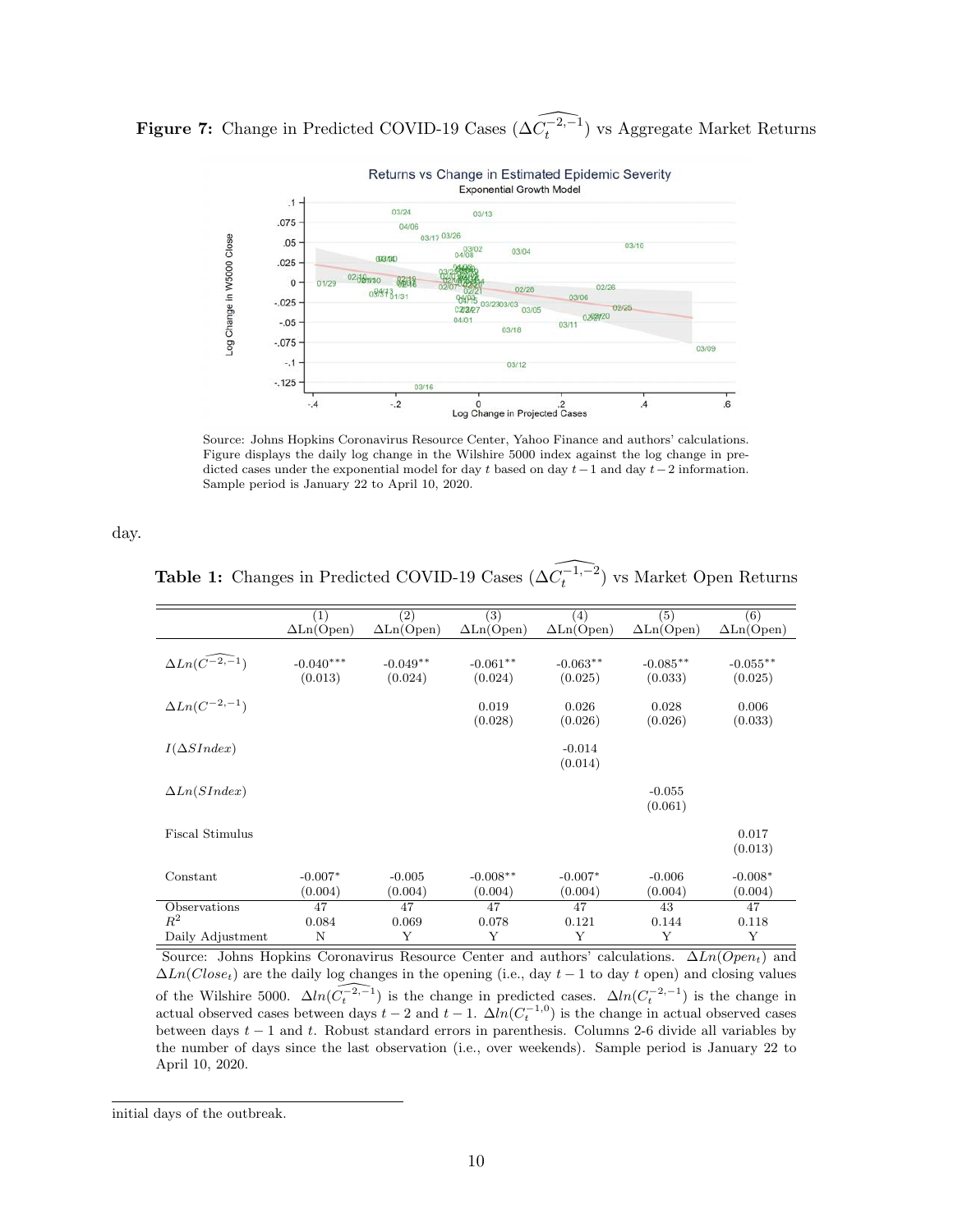|                                  | (1)                              | $\left( 2\right)$                | $\overline{(3)}$                 | (4)                              | (5)                              | $\overline{(6)}$                 |
|----------------------------------|----------------------------------|----------------------------------|----------------------------------|----------------------------------|----------------------------------|----------------------------------|
|                                  | $\Delta \text{Ln}(\text{Close})$ | $\Delta \text{Ln}(\text{Close})$ | $\Delta \text{Ln}(\text{Close})$ | $\Delta \text{Ln}(\text{Close})$ | $\Delta \text{Ln}(\text{Close})$ | $\Delta \text{Ln}(\text{Close})$ |
|                                  |                                  |                                  |                                  |                                  |                                  |                                  |
| $\Delta Ln(\widehat{C^{-2,-1}})$ | $-0.067**$                       | $-0.080**$                       | $-0.089***$                      | $-0.093***$                      | $-0.146***$                      | $-0.089***$                      |
|                                  | (0.030)                          | (0.030)                          | (0.031)                          | (0.034)                          | (0.041)                          | (0.032)                          |
|                                  |                                  |                                  |                                  |                                  |                                  |                                  |
| $\Delta Ln(C^{-1,-0})$           |                                  |                                  | 0.033                            | 0.055                            | $0.065*$                         | 0.034                            |
|                                  |                                  |                                  | (0.031)                          | (0.037)                          | (0.035)                          | (0.032)                          |
| $I(\Delta SI ndex)$              |                                  |                                  |                                  | $-0.021$                         |                                  |                                  |
|                                  |                                  |                                  |                                  |                                  |                                  |                                  |
|                                  |                                  |                                  |                                  | (0.018)                          |                                  |                                  |
| $\Delta Ln(SIndex)$              |                                  |                                  |                                  |                                  | $-0.091$                         |                                  |
|                                  |                                  |                                  |                                  |                                  | (0.076)                          |                                  |
|                                  |                                  |                                  |                                  |                                  |                                  |                                  |
| <b>Fiscal Stimulus</b>           |                                  |                                  |                                  |                                  |                                  | $-0.005$                         |
|                                  |                                  |                                  |                                  |                                  |                                  | (0.018)                          |
|                                  |                                  |                                  |                                  |                                  |                                  |                                  |
| Constant                         | $-0.009$                         | $-0.005$                         | $-0.010**$                       | $-0.010**$                       | $-0.010**$                       | $-0.010**$                       |
|                                  | (0.006)                          | (0.005)                          | (0.004)                          | (0.004)                          | (0.004)                          | (0.004)                          |
| Observations                     | 47                               | 47                               | 47                               | 47                               | 43                               | 47                               |
| $R^2$                            | 0.092                            | 0.086                            | 0.103                            | 0.145                            | 0.224                            | 0.104                            |
| Daily Adjustment                 | N                                | Υ                                | Υ                                | Υ                                | Υ                                | Y                                |

<span id="page-12-0"></span>Table 2: Change in Predicted COVID-19 Cases  $(\widehat{\Delta C_t^{-2,-1}})$  vs Market Close Returns

Source: Johns Hopkins Coronavirus Resource Center and authors' calculations.  $\Delta Ln(Open_t)$  and  $\Delta Ln(Close_t)$  are the daily log changes in the opening (i.e., day  $t - 1$  to day t open) and closing values of the Wilshire 5000.  $\Delta ln(\widehat{C_t^{-2,-1}})$  is the change in predicted cases for day t using information from days  $t-1$  anfd  $t-2$ .  $\Delta ln(C_t^{-2,-1})$  is the change in actual observed cases between days  $t-2$  and  $t-1$ .  $\Delta ln(C_t^{-1,0})$  is the change in actual observed cases between days  $t-1$  and t. Robust standard errors in parenthesis. Columns 2-6 divide all variables by the number of days since the last observation (i.e., over weekends). Sample period is January 22 to April 10, 2020.

Coefficient estimates as well as robust standard errors are reported in Tables [1](#page-11-1) and [2,](#page-12-0) where the former focuses on the daily opening-to-opening return and the latter on the daily closing-to-closing return. Coefficient estimates in the first column of each table indicate that a doubling of predicted cases using information from day  $t - 1$  versus day  $t - 2$  leads to average declines of -7.0 and -3.8 percent for closing and opening prices respectively. These effects are statistically significant at conventional levels.

In the second and subsequent columns of each table, we adjust the dependent and independent variables by the number of days since the last trading day. This adjustment insures that changes which transpire across weekends and holidays, when markets are closed, are not spuriously large compared to those that take place across successive calendar days. As indicated in the second column of each table, relationships remain statistically significant at conventional levels and now have the interpretation of daily growth rates. Here, a doubling of predicted cases per day leads to average declines of 8.6 percent for closing and 4.8 percent for opening prices.

In column 3 of each table, we examine whether the explanatory power of  $\widehat{\Delta C_t^{-2,-1}}$  remains after controlling for a simple, local proxy of outbreak severity, the most recent change in reported cases. We use a slightly different variable in each table to account for the timing of the opening and closing returns. For the opening price regressions, we use  $\Delta Ln(C^{-2,-1})$  under the assumption that the only information available to predict the opening price on day  $t$  is the difference in reported cases from days  $t-2$  and  $t-1$ . For the closing price regressions, however, we use  $\Delta Ln(C^{-1,0})$  to informally allow for the possibility that, although day  $t$  cases are not officially available until after closing, some information might "leak out" during day t trading.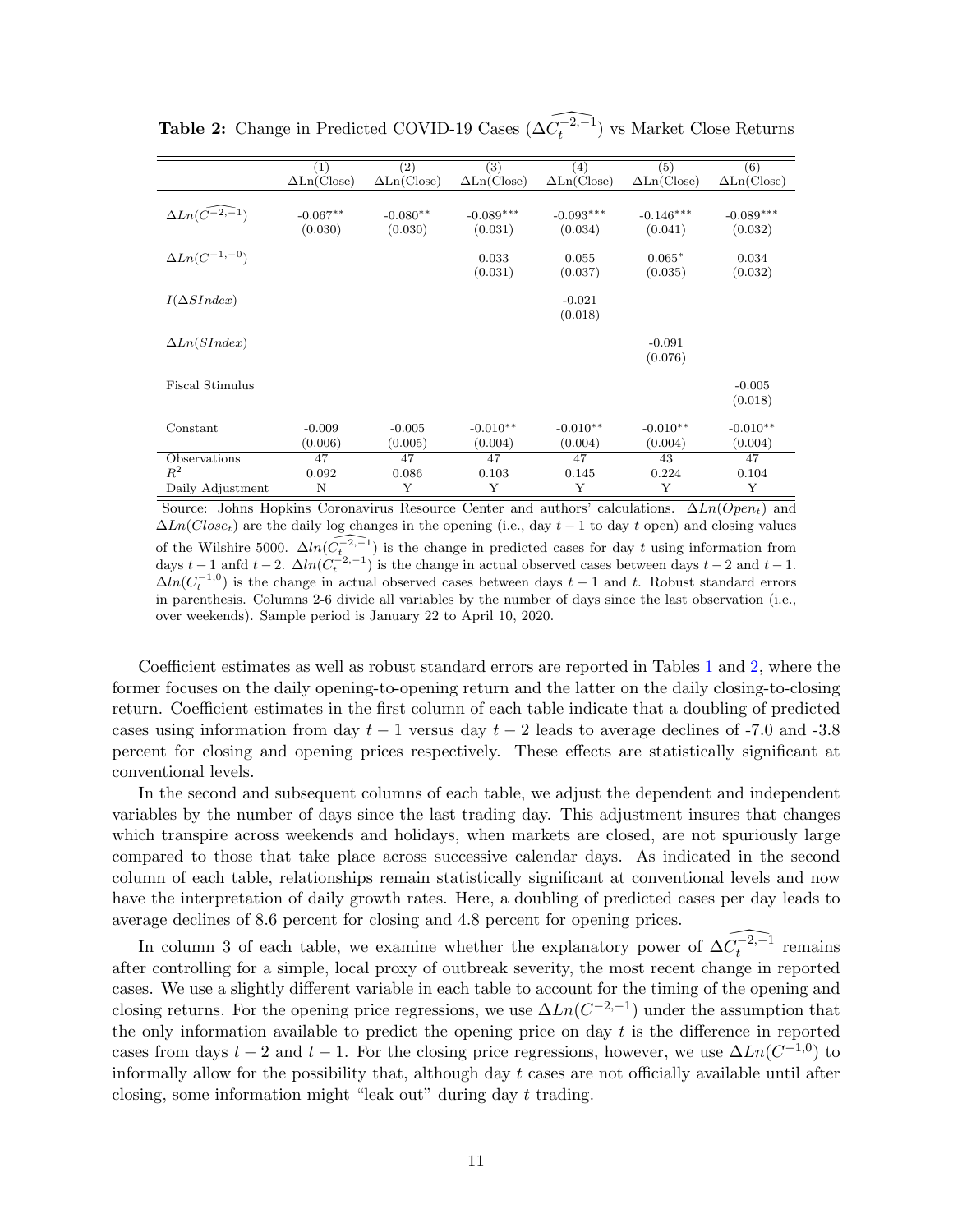In both cases, these measures are positive but not statistically significant at conventional levels. Moreover, they have little impact on our coefficients of interest. These results suggest that the primary role local increases in reported cases play in determining market value is through their contribution to the overall sequence of reported infections, manifest in the estimated model parameters.

In the final three columns of Tables [1](#page-11-1) and [2](#page-12-0) we examine the robustness of our results to including coarse controls for policy. As the COVID-19 pandemic has unfolded in the United States, state and local governments as well as the federal government have undertaken various measures to control its spread and limit the economic burden the disease itself imposes. Enactment of such policies is by definition correlated with the severity of the outbreak, and some of them may be designed to stabilize equity markets, confounding our results.

We consider two controls for policy. The first is a country-level index developed at Oxford University, the Government Response Stringency Index (SIndex), which tracks travel restrictions, trade patterns, school openings, social distancing and other such measures, by country and day.[19](#page-13-0) We make use of this index in two ways in columns 4 and 5 of Tables [1](#page-11-1) and [2.](#page-12-0) First, we include an indicator function  $I\{\Delta SIndex\}$  which takes a value equal to one if the index changes on day t. Second, we use log changes in the index itself,  $\Delta Ln(SIndex)$ . As indicated in the tables, neither covariate is statistically significant at conventional levels, and their inclusion has little impact on the coefficient of interest.

Our second control for policy is a coarse measure of fiscal stimulus. This dummy variable is set to one for four days (chosen by the authors) upon which major fiscal policies were enacted. The "Coronavirus Preparedness and Response Supplemental Appropriations Act, 2020", which appropriated 8.3 billion dollars for preparations for the COVID-19 outbreak, was signed into law on March 6. Then, from March 25 to March 27, Congress voted for and the President signed into law the 2 trillion dollar "Coronavirus Aid, Relief, and Economic Security Act." As reported in the table, this dummy variable, too, is statistically insignificant at conventional levels, and exerts no influence on the coefficient of interest.

Policy variables' lack of statistical significance is somewhat puzzling. One explanation for this outcome is that these measures are a function of the information contained in the cumulative reported cases, and therefore retain no independent explanatory power. On the other hand, the various government policies included in the SIndex may have offsetting effects. For example, while social distancing measures might be interpreted by the market as a force that reduces the economic severity of the crisis, they may also be taken as a signal that the crisis is worse than publicly available data suggest. At present, we do not have the degrees of freedom to explore the impact of individual elements of the this index, but plan to do so in a future draft when inclusion of additional countries in the analysis allows for panel estimation.

### 3.3 Firm-Level US Returns During COVID-19

In this section we examine the relationship between unanticipated changes in predictions and returns at the firm level using the OLS regression

<span id="page-13-1"></span>
$$
R_{jt} = \delta + \beta_j^{C^{-2-1}} * \Delta ln\left(\widehat{C_t^{-2,-1}}\right) + \beta_j^{MKT} * \Delta ln\left(Index_t\right) + \epsilon_t,
$$
\n(5)

where the dependent variable is the daily return of firm  $j$  on day  $t$ . The second term on the right-hand side accounts for the possibility that COVID-19 is no different than any other aggregate

<span id="page-13-0"></span> $19$ This index can be downloaded from  $https://www.bsg.ox.ac.uk/research/research-projects/$ [oxford-covid-19-government-response-tracker](https://www.bsg.ox.ac.uk/research/research-projects/oxford-covid-19-government-response-tracker).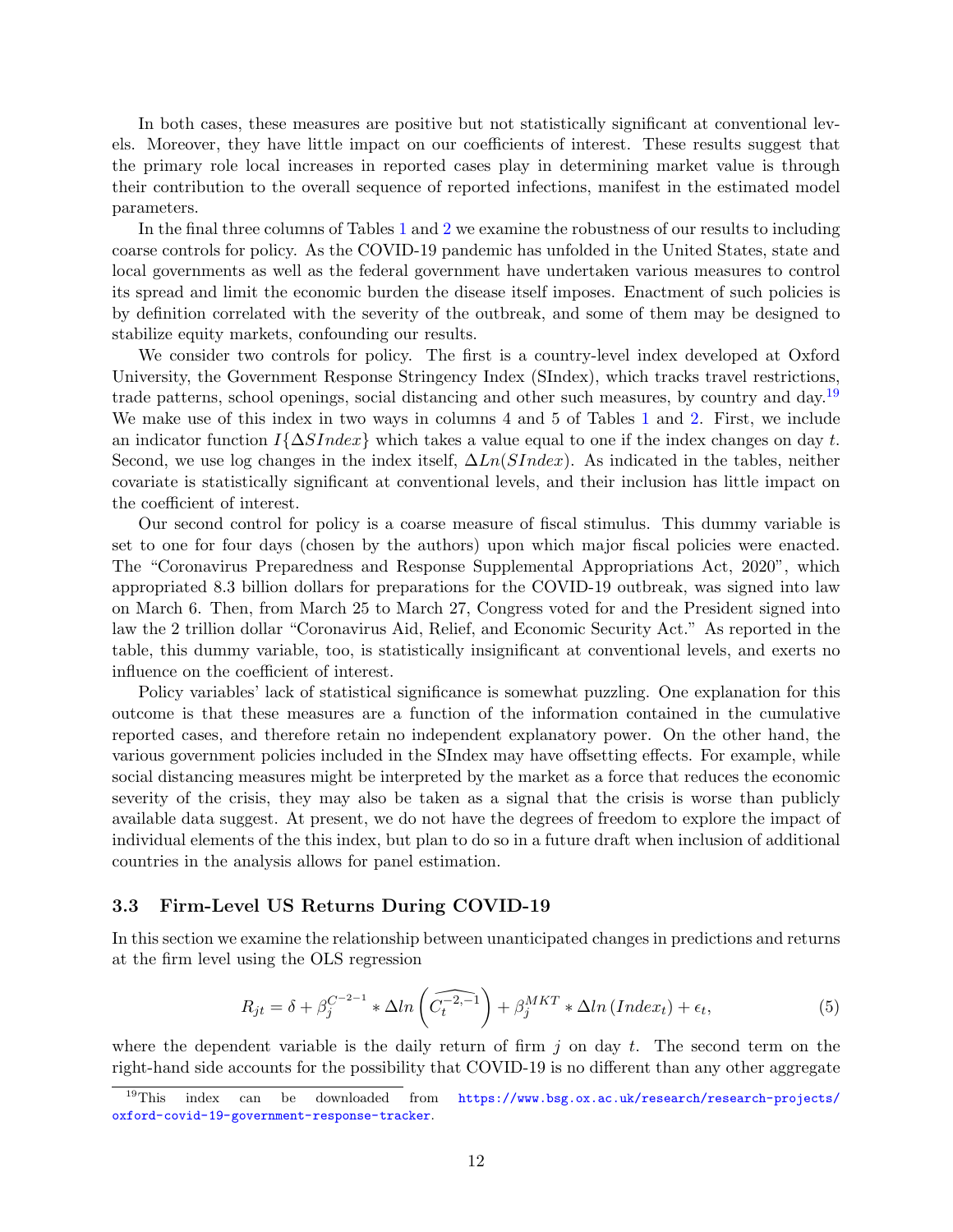shock, and that a firm's return during the pandemic merely reflects its more general co-movement with the market [\(Sharpe,](#page-28-2) [1964b\)](#page-28-2). When this term is included,  $\beta_j^{C^{-2-1}}$  represents the firm's return in excess of its covariance with the market.

The sample period is January 22 to April 10, 2020. Data are taken from Bloomberg and Yahoo finance.<sup>[20](#page-14-0)</sup> In the analysis that follows, we focus on the sample of 4070 firms incorporated in the United States for which we observe returns during the sample period. These firms span 505 six-digit NAICS classifications and 249 4-digit NAICS classifications.

We run this regression separately for each firm  $j$ , yielding 4070 estimates. Their distribution is summarized in the kernal density reported in Figure [8.](#page-14-1) In black, we plot the distribution of  $\widehat{\beta_j^{C_{-2,-1}}}$ , the measure of exposure from the regression that does not control for the market index. Intuitively, given the behavior of the overall market discussed above, we find that the overwhelming majority of  $\widehat{\beta_j^{C_{-2,-1}}}$  are below zero, indicating that firms' returns generally have a negative relationship with predicted increases in cumulative infections. In red, we plot the distribution of  $\widehat{\beta}_{i}^{C_{-2,-1}|MKT}$  $j^{(U-2,-1)^{M}}$ , our notation for the measure of exposure estimated in the presence of the market index. While the bulk of exposures remain negative, the distribution shifts clearly to the right.<sup>[21](#page-14-2)</sup>

<span id="page-14-1"></span>**Figure 8:** Distribution of US Firms' Sensitivity to COVID-19:  $\widehat{\beta_j^{C^{-2-1}}}$  vs  $\widehat{\beta_j^{C^{-2-1}}}|MKT$ j



Source: Johns Hopkins Coronavirus Resource Center, Bloomberg, Yahoo Finance and authors' calculations. Figure reports the distribution of firm sensitivities to unanticipated changes in exponential model predictions,  $\widehat{\Delta C_t^{-2,-1}}$ , estimated using equation [5.](#page-13-1)  $\hat{\beta}_j^{C^{-2-1}}$  measures total firm exposure while  $\hat{\beta}_{\alpha}^{C^{-2-1}|MKT}$  removes "typical" co-movement with the market. Sample period is January 22 to April 10, 2020.

The left panel of Figure [9](#page-15-0) summarizes firms' exposure to COVID-19 by two-digit NAICS sector. While sectors clearly vary in (and are sorted by) their median level of exposure, there is substantial variation across firms within sectors. The right panel of the figure plots firms' average exposure

<span id="page-14-2"></span><sup>21</sup>96 percent of  $\widehat{\beta_j^{C_{-2,-1}}}$  are negative, while 65 percent of  $\widehat{\beta_j^{C_{-2,-1}|MKT}}$  are below zero.

<span id="page-14-0"></span> $^{20}$ We use Yahoo for stock prices, as we lost immediate access to Bloomberg terminals on March 18. We use the Bloomberg data to filter our Yahoo sample as follows. We match firms by ticker from January, 22 to March 18. If returns from the two sources differ by 0.01 on more than one day, or if they differ by more than 1 on any day, we deem that firm's returns unreliable and drop them from the analysis. The remaining returns have an in-sample correlation of 99.6 percent during the overlap period.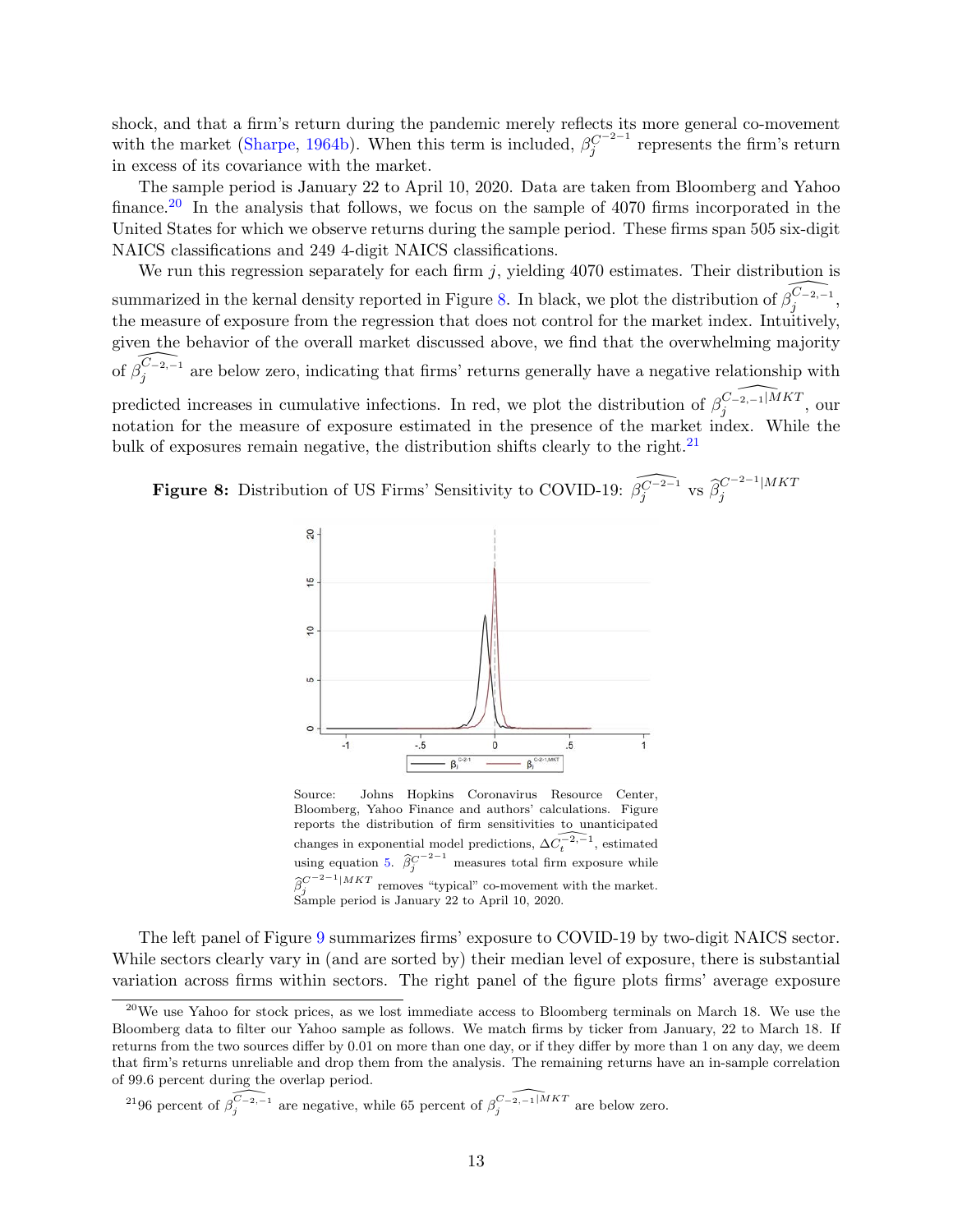by sector against their average daily returns between January 17, the last trading day prior to the United States' first case, and April 10. We compute a firm's mean daily return over this period,  $R_i$ , where the bar denotes an average, as the geometric mean of its daily returns,  $R_{it}$ .

All sectors exhibit a negative average return in response to the COVID-19 shock. Firms producing products more conducive to virus transmission (and therefore more heavily affected by the imposition of social distancing) – Accommodations, Entertainment, and Transportation – exhibit more negative values for  $\widehat{\beta_j^{C-2-1}}$  and relatively larger declines in daily average returns. The position of Mining, in the extreme lower left position of the figure, is also unsurprising given the implications of the sharp contraction in US economic activity on energy use.<sup>[22](#page-15-1)</sup> Agriculture, Utilities, Education, Professional Services and FIRE (Finance, Insurance and Real Estate) are towards the upper right of the figure. These sectors are less exposed to COVID-19 due either to their necessity or their ability to conduct business online, and experience relatively less negative average returns.

<span id="page-15-0"></span>

**Figure 9:** US Firms' Sensitivity to COVID-19 ( $\beta_j^C$ ), by NAICS Sector

Source: Johns Hopkins Coronavirus Resource Center, Bloomberg, Yahoo Finance and authors' calculations. Figure reports the distribution of firm sensitivities  $(\widehat{\beta_j^C})$  to unanticipated changes in exponential model projections,  $\Delta \widehat{\alpha_t^{-2,-1}}$ , estimated using equation [5.](#page-13-1) Geometric average of daily returns calculated from January 17 - April 10, 2020.

Table [3](#page-16-0) investigates the correlates of exposure to COVID-19 by regressing  $\widehat{\beta_j^{C-2-1}}$  on a series of firms' pre-pandemic attributes: total assets  $(Assets<sub>i</sub>)$ , total assets less property, plant and equipment  $(Assets_j^{PPE})$ , PPE, employment  $(Emp)$ , operating profit  $(OpProfit)$ , cash and debt.<sup>[23](#page-15-2)</sup> For ease of interpretation, all independent variables have been converted to z-scores, so that coefficients are in units of standard deviations of the dependent variable.

Coefficient estimates in the first column of the table indicate that  $\widehat{\beta_j^{C-2-1}}$  is more negative for firms with greater assets and PPE, and more positive for firms with larger employment and operating profit. Each of these coefficients is statistically significant at conventional levels. In column 2 (and for the remainder of the table), we net PPE out of total assets and find that while its explanatory power dissipates, the signs on PPE, employment and operating profit remain the same. One explanation for the result with respect to PPE is that investors are more apt to bid down the stock prices of capital-intensive firms that cannot reduce costs during the pandemic. To the extent that firms find it easier to furlough workers than shed their fixed assets, the market values of labor-intensive firms will fall relatively less.

<span id="page-15-1"></span> $^{22}$ Returns in mining, which include oil and gas extraction, are also affected by recent disagreements within OPEC, which are potentially endogenous to the pandemic.

<span id="page-15-2"></span> $^{23}$ Firm attributes are from Compustat for the latest reporting period available, the fourth quarter of 2019. We match firms to balance sheet information in Compustat via their CUSIP numbers.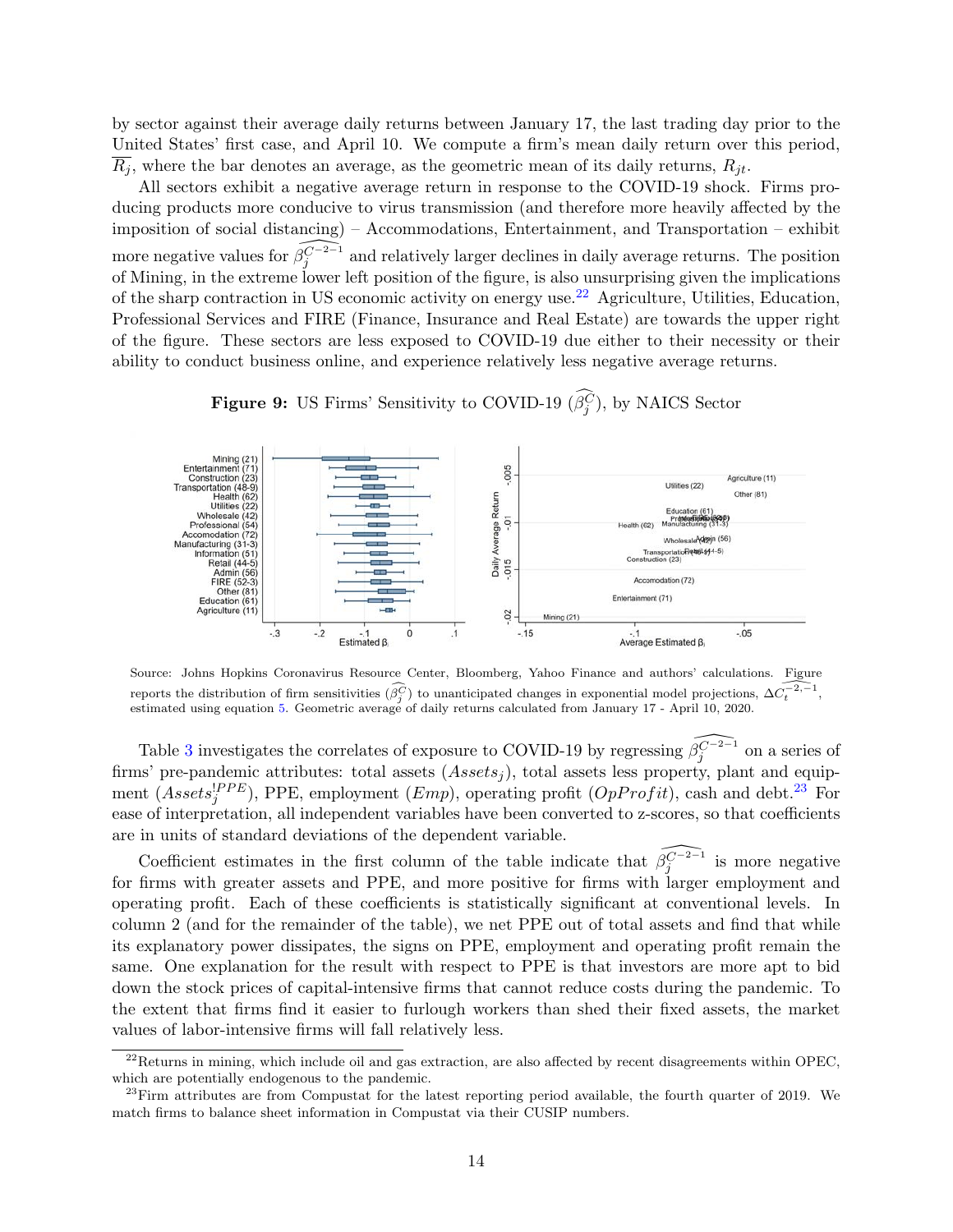<span id="page-16-0"></span>

|                          | (1)                            | $\left( 2\right)$              | (3)                            | (4)                            | (5)                            | (6)                         | (7)                            |
|--------------------------|--------------------------------|--------------------------------|--------------------------------|--------------------------------|--------------------------------|-----------------------------|--------------------------------|
|                          | $\widehat{\beta_i^{C^{-2-1}}}$ | $\widehat{\beta_i^{C^{-2-1}}}$ | $\widehat{\beta_i^{C^{-2-1}}}$ | $\widehat{\beta^{C^{-2-1}_s}}$ | $\widehat{\beta^{C^{-2-1}}_*}$ | $\widehat{\beta_1^{C-2-1}}$ | $\widehat{\beta^{C^{-2-1}}_*}$ |
| Ln(Assets <sub>i</sub> ) | $-0.0053**$                    |                                |                                |                                |                                |                             |                                |
|                          | (0.002)                        |                                |                                |                                |                                |                             |                                |
| $Ln(Assets_i^{PPE})$     |                                | $-0.0015$                      | 0.0003                         | $0.0037*$                      | $-0.0004$                      | $0.0069***$                 | 0.0040                         |
|                          |                                | (0.002)                        | (0.002)                        | (0.002)                        | (0.002)                        | (0.002)                     | (0.003)                        |
|                          |                                |                                |                                |                                |                                |                             |                                |
| Ln(PPE <sub>j</sub> )    | $-0.0101***$<br>(0.003)        | $-0.0066***$<br>(0.002)        | $-0.0060**$<br>(0.002)         | $-0.0042$<br>(0.003)           | $-0.0077***$<br>(0.002)        | $-0.0029$<br>(0.003)        | $0.0059*$<br>(0.004)           |
|                          |                                |                                |                                |                                |                                |                             |                                |
| Ln(Emp <sub>i</sub> )    | $0.0098***$                    | $0.0042*$                      | $0.0040*$                      | $0.0045**$                     | $0.0053**$                     | $0.0041*$                   | $-0.0000$                      |
|                          | (0.002)                        | (0.002)                        | (0.002)                        | (0.002)                        | (0.002)                        | (0.002)                     | (0.003)                        |
| $Income_i$               | $0.0034***$                    | $0.0026***$                    | $0.0027***$                    | $0.0024***$                    | $0.0025***$                    | $0.0026***$                 | $0.0020***$                    |
|                          | (0.001)                        | (0.001)                        | (0.001)                        | (0.001)                        | (0.001)                        | (0.001)                     | (0.001)                        |
| Ln(Cash <sub>i</sub> )   |                                |                                | $-0.0026$                      |                                |                                | $-0.0042**$                 | $-0.0056***$                   |
|                          |                                |                                | (0.002)                        |                                |                                | (0.002)                     | (0.002)                        |
|                          |                                |                                |                                |                                |                                |                             |                                |
| $Ln(Debt_i)$             |                                |                                |                                | $-0.0069***$                   |                                | $-0.0073***$                | $-0.0063***$                   |
|                          |                                |                                |                                | (0.002)                        |                                | (0.002)                     | (0.002)                        |
| Constant                 | $-0.0773***$                   | $-0.0749***$                   | $-0.0744***$                   | $-0.0775***$                   | $-0.0764***$                   | $-0.0771***$                | $-0.0758***$                   |
|                          | (0.001)                        | (0.001)                        | (0.001)                        | (0.001)                        | (0.001)                        | (0.001)                     | (0.001)                        |
| Observations             | 2615                           | 2305                           | 2277                           | 1842                           | 1815                           | 1815                        | 1790                           |
| $R^2$<br>NAICS-4 FE      | 0.026<br>N                     | 0.009<br>N                     | 0.009<br>N                     | 0.017<br>N                     | 0.010<br>N                     | 0.019<br>N                  | 0.175<br>Y                     |
|                          |                                |                                |                                |                                |                                |                             |                                |

Table 3: Firm Attributes and COVID-19 Exposure  $(\widehat{\beta_j^{C^{-2-1}}})$ 

Source: Johns Hopkins Coronavirus Resource Center, Bloomberg, Yahoo Finance, Compustat and authors' calculations. Table reports results of cross-sectional OLS regression of firms' estimated exposure to COVID-19 from equation [6,](#page-17-0)  $\widehat{\beta_j^{C-2-1}}$ , on their pre-pandemic levels of total assets, total assets less property, plant and equipment  $(Assets_j^{\ PPE})$ , PPE, employment, operating profit, cash and debt. Firm attributes are from Compustat for the latest reporting period available, the fourth quarter of 2019. Robust standard errors reported in parenthesis below coefficients.

In columns 3 and 4, we add two firm attributes, cash and debt, intended to capture key elements of firm's capital structure that may affect survival during the pandemic. As indicated in the table, results are similar with the addition of cash. In column 4, however, PPE becomes marginally significant with the addition of debt, indicating that it may be firms with large capital stocks financed by debt that is the key determinant of firms' exposure. Such a relationship is consistent with the findings of [Ramelli and Wagner](#page-27-0) [\(2020\)](#page-27-0), who also emphasize the constraining role that debt may play during the economic downturn that accompanies a severe pandemic. As information on firm debt is not available for approximately 400 firms, we re-estimate in column 5 the specification from column 2 for the subset of firms for which debt is available. Results are similar.

In columns 6 and 7 we include all covariates in the regression without, and then with, fourdigit NAICS fixed effects. Results are similar in both cases, with the exception of coefficient on employment becoming insignificant and the sign on PPE coefficient flipping from negative to positive. The latter may reflect the fact that, after controlling for firm's debt and the overall capital intensity of the firm's sector (via their fixed effects), larger firms are estimated to have less negative exposure to COVID-19. We note that the  $R^2$  of this regression increases substantially with the inclusion of industry fixed effects, suggesting firms' primary industries contain substantial information about their exposure.

Having identified key channels of firm exposure to COVID-19, we assess the quantitative importance of this exposure in firms' returns over the sample period using a cross-sectional OLS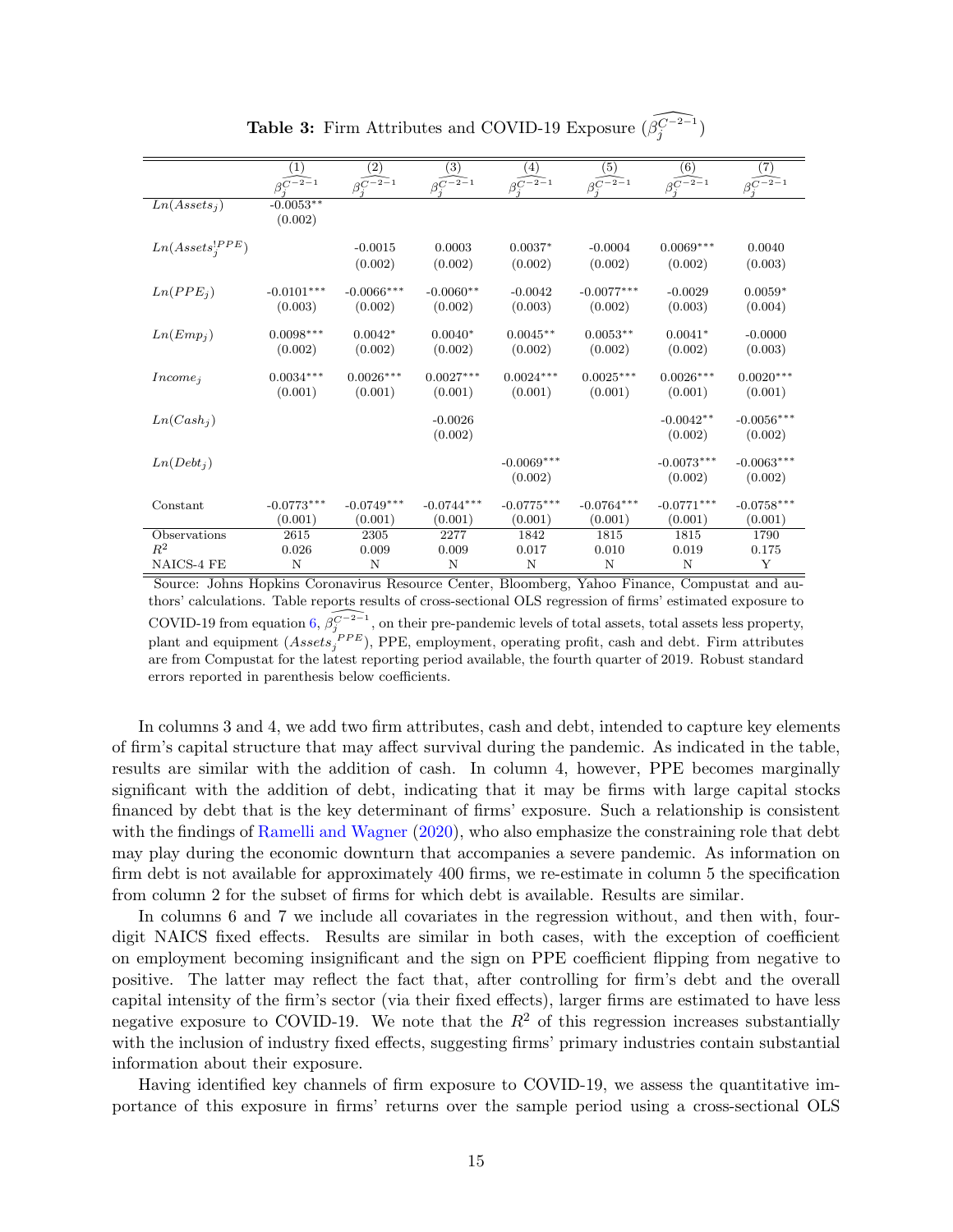regression,

<span id="page-17-0"></span>
$$
\overline{R}_j = \nu_1 \widehat{\beta_j^{C-2-1}} + \nu_2 \widehat{\beta_j^{MKT}} + \xi_j.
$$
\n(6)

Here, as above,  $\overline{R_j}$  is the geometric average of firm j's return from January 22 to April 10, and  $\widehat{\beta_j^{C^{-2-1}}}$  and  $\widehat{\beta_j^{AKT}}$  are its exposures to the log changes in predicted cumulative infections and the US market index (Wilshire 5000) estimated in equation [5.](#page-13-1) To the extent that exposure to COVID-19 influences firm returns beyond their co-movement with the market, both terms in equation [6](#page-17-0) are expected to have explanatory power. $^{24}$  $^{24}$  $^{24}$ 

<span id="page-17-2"></span>Table 4: Average Firm Returns and COVID-19  $(\widehat{\beta_j^{C^{-2-1}}})$  vs Market Exposure  $(\widehat{\beta_j^{MKT}})$ 

|                                            | $R_i$                  | R.                     |
|--------------------------------------------|------------------------|------------------------|
| $\beta_i^{C-2,\mathstrut \widehat{-}\, 1}$ | $0.050***$<br>(0.008)  | $0.023***$<br>(0.007)  |
| $\beta_i^{M \widehat{KT}}$                 |                        | $-0.007***$<br>(0.001) |
| Constant                                   | $-0.006***$<br>(0.001) | $-0.003***$<br>(0.001) |
| Observations<br>$R^2$                      | 4070<br>0.114          | 4070<br>0.198          |
| Source:<br>ns                              | Honkins                | Joronaviru             |

Source: Johns Hopkins Coronavirus Resource Center, Bloomberg, Yahoo Finance and authors' calculations. Table reports results of cross-sectional OLS regression of firms' average return between January 22 and April 10,  $\overline{r_j}$ , on  $\widehat{\beta_j^C}$  and  $\widehat{\beta_j^{MKT}}$ , the coefficient estimates from equation [5.](#page-13-1) Robust standard errors reported in parenthesis below coefficients. The standard deviations of  $\overline{r_j}$ ,  $\overline{\beta_j^C}$  and  $\overline{\beta_j^{MKT}}$  are 0.008, 0.051 and 0.043.

Results are reported in Table [4,](#page-17-2) where the first column focuses solely on firms' sensitivity to COVID-19, and the second column includes both exposures. The coefficient estimate in column 1, 0.050, implies that a one standard deviation increase in  $\widehat{\beta_j^{(-2,-1)}}$  is associated with a 0.33 standard deviation reduction in average daily returns, a sizable influence.<sup>[25](#page-17-3)</sup> The estimate for  $\widehat{\beta_j^{C-2,-1}}$  in column 2 indicate that this influence remains even after accounting for firms' sensitivity to the market (which as noted above is also directly impacted by COVID-19). Here, the magnitude of the coefficient, 0.023, implies that a one standard deviation increase in exposure to COVID-19 is associated with a 0.11 standard deviation decrease in daily returns, or roughly one quarter of the magnitude of the implied impact of a standard deviation change in market exposure.

<span id="page-17-1"></span> $^{24}$ This regression similar in spirit to those proposed by [Fama and MacBeth](#page-27-16) [\(1973\)](#page-27-16), though here we use a single cross section rather than repeated cross sections, i.e., one for each day as the crisis unfolds. We plan to exploit the panel nature of our data in a future draft.

<span id="page-17-3"></span><sup>&</sup>lt;sup>25</sup>The standard deviations of  $\widehat{r_j}$ ,  $\widehat{\beta_j^{C-2-1}}$  and  $\widehat{\beta_j^{AKT}}$  are 0.008, 0.051 and 0.043.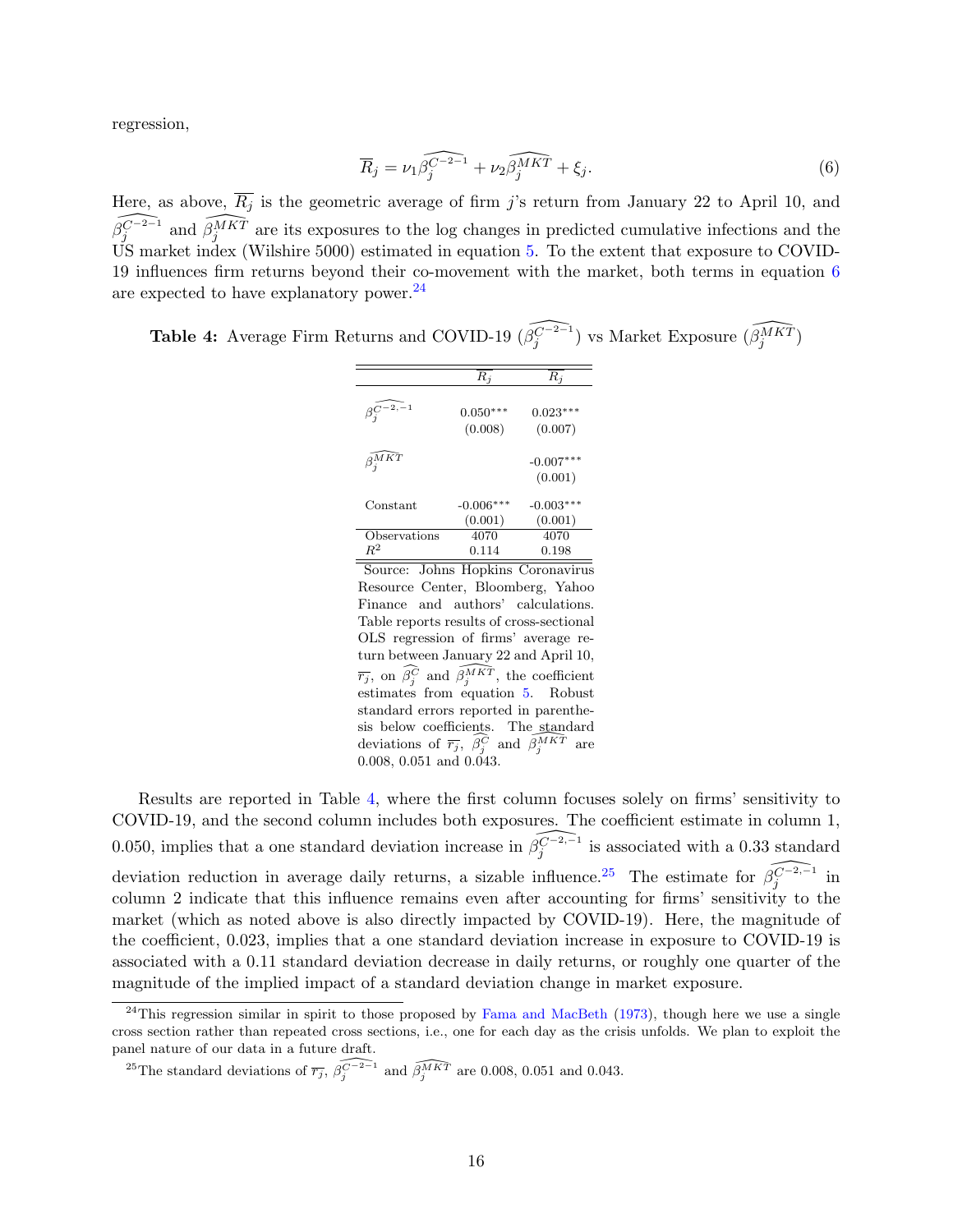### 3.4 Spatial Implications and Employment

In this section we examine whether changes in predicted cases, as channeled through investors' reactions to COVID-19, forecast changes in employment at the regional level.<sup>[26](#page-18-0)</sup> Job loss is a major concern of both workers and public officials. An ability to predict employment declines by industry and region is an important input into the develoment of economic and health policy.<sup>[27](#page-18-1)</sup>

For each US county c, we construct the average change in market value from January 22 to April 10 as the employment-share weighted change in the market value of its constituent 4-digit NAICS industries  $(n)$  as

$$
\Delta Ln(\widehat{MV_c}) \equiv \sum_{n \in N} \frac{E_{nc}}{E_c} * \Delta Ln(\widehat{MV_n}). \tag{7}
$$

where  $E_{nc}$  is the 2016 employment in county c in industry n, and  $\Delta Ln(MV_n)$  is the log change in market value of all firms in industry n attributable to COVID-19 exposure.<sup>[28](#page-18-2)</sup> As illustrated in Figure [10,](#page-19-0) counties vary substantially in their weighted average changes in market value. Notably, much of the "oil belt", from Texas and Louisiana up through Oklahoma into Wyoming and North Dakota, and parts of Pennsylvania – in brown – exhibit the largest declines. By contrast, much of California and the East Coast – in blue – feature relatively lower declines. Interpreted through the lens of Table [3,](#page-16-0) these trends indicate that the coasts have disproportionately large employment in indutries containing labor-intensive firms.

Thus far, official estimates of job loss during the pandemic are available only in terms of initial unemployment claims from the US Department of Labor, and only at the state level.<sup>[29](#page-18-3)</sup> Appendix Figure [A.7](#page-31-0) displays the relationship between state changes in market value between January 22 and April 10 (constructed in a manner analogous to counties above), and cumulative new jobless claims per worker.[30](#page-18-4) This figure shows that states whose employment is more concentrated in industries with milder losses in market value exhibit *greater* growth in jobless claims per worker.

As market value declines are larger in more labor-intensive industries (Figure [A.5\)](#page-30-0), this trend is consistent with the idea that the labor-intensive sectors favored by the market shed relatively more workers (vis a vis firms in capital-intensive sectors) in an effort to cut costs as consumption contracts across the board [\(Baker et al.,](#page-26-2) [2020\)](#page-26-2), and revenues decline. Given the unprecedented collapse of global economic activity, capital-intensive firms' property, plant and equipment is effectively sunk. As a consequence, firms that retain leverage on such assets may fare better by continuing to employ

 $\Delta Ln(\widehat{MV_n}) = Ln \left( \frac{\sum_{j \in n} MV_{j,t_0}(1+\hat{\bar{r}})^{52}}{MV_{j,t_0}} \right)$  $MV_{n,t_0}$ is the market capitalization weighted average of return of all firms  $j$  in industry n.

<span id="page-18-0"></span> $^{26}$ As firm employment in COMPUSTAT is updated quarterly, we are at present unable to examine the link between firm exposure to COVID-19 and firm employment directly. An additional complication is that firm employment data in COMPUSTAT reflects worldwide, not just US employment. We will include this analysis as the data become available.

<span id="page-18-1"></span><sup>&</sup>lt;sup>27</sup>We perform two checks on the representativeness of the publicly listed firms in our sample with respect to employment. First, in appendix Figure [A.5,](#page-30-0) we show that employment among these firms, while obviously different in levels, is highly correlated across industries with US employment in 2016. Second, we find, in appendix Figure [A.6,](#page-31-1) that 95 percent of all counties have at least 76 percent of their employment in industries appearing among publicly listed firms.

<span id="page-18-2"></span> $^{28}$ Country business pattern employment for 2016 are the latest available from [Eckert et al.](#page-27-17) [\(2020\)](#page-27-17). We show in appendix Figures [A.4](#page-30-1) and [A.4](#page-30-1) that industries with greater capital intensity exhibit greater declines in market value.

<span id="page-18-3"></span><sup>&</sup>lt;sup>29</sup>Initial jobless claims are available from the US Department of Labor website at  $\frac{htps://oui.doleta.gov/}{$ [unemploy/claims\\_arch.asp](https://oui.doleta.gov/unemploy/claims_arch.asp). Current Employment Survey (CES) data available from the Bureau of Labor Statistics (BLS) is not yet available for March, but will be included in a future draft.

<span id="page-18-4"></span> $30$ That is, we sum the initial jobless claims from March 18 (before most of the COVID-19 labor market disruption began) to April 11, and divide by the initial number of employees in the state according to the 2016 CBP.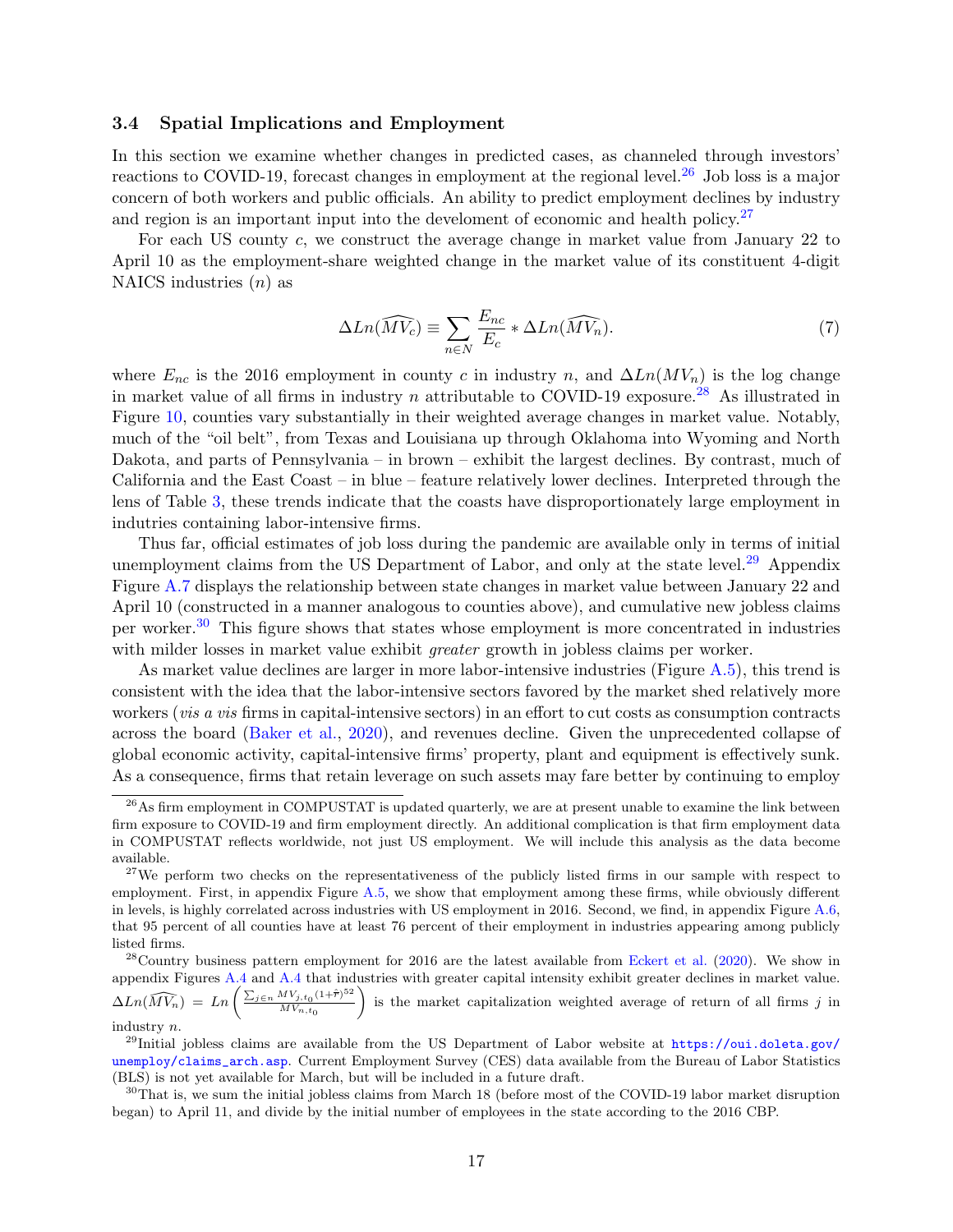

<span id="page-19-0"></span>Figure 10: Employment Weighted Change in Market Value, by County

Source: Johns Hopkins Coronavirus Resource Center, Bloomberg, Yahoo Finance, Compustat, [Eckert et al.](#page-27-17) [\(2020\)](#page-27-17) and authors' calculations. We omit counties (in grey) if we match less than 70% of their employment at the NAICS-4 level. This is under 5% of all counties.

workers, producing at a loss given the decline in demand, so long as they are able to cover short-run variable costs.





Source: Johns Hopkins Coronavirus Resource Center, Bloomberg, Yahoo Finance, Compustat, [Eckert et al.](#page-27-17) [\(2020\)](#page-27-17), US Department of Labor and authors' calculations.

We investigate this mechanism more formally using an OLS difference-in-differences (DID) regression,

$$
\frac{Jobless_{sw}}{E_{s,2016}} = \eta_0 + \eta_1 Post * \Delta Ln(\widehat{MV_s}) + \eta_2 Post * X_s + \eta_3 \Gamma_{sw} + \rho_w + \rho_s + \epsilon_{sw},\tag{8}
$$

where the dependent variable is the ratio of jobless claims in state  $s$  in week  $w$  expressed in percentage terms,  $X_s$  are state labor market characteristics (defined below),  $\Gamma_{sw}$  are week-varying state controls, and the last two terms are state and week fixed effects. We define the treatment period ( $Post$ ) as the full weeks following the official March 11 announcement by the WHO declaring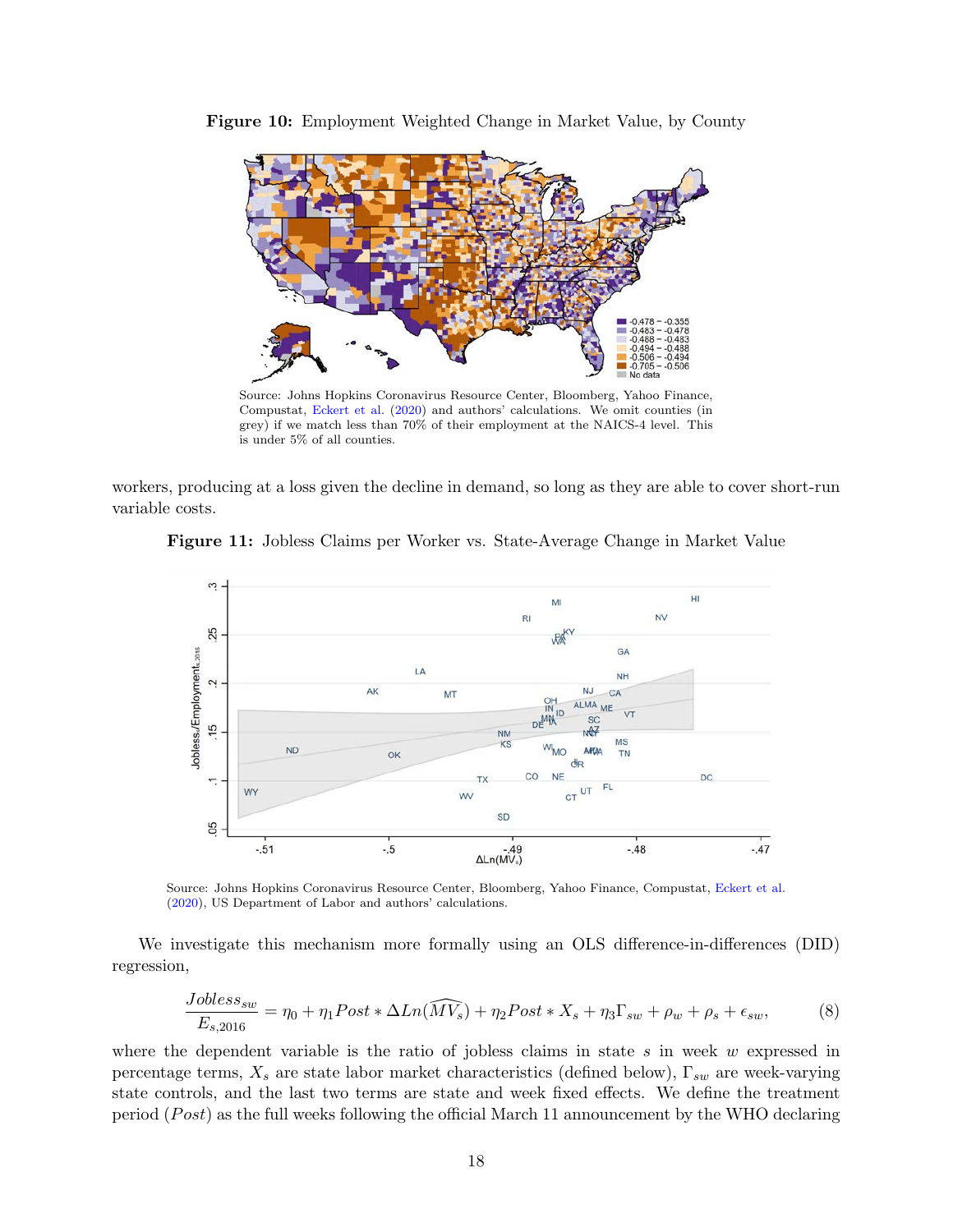COVID-19 a global pandemic.<sup>[31](#page-20-0)</sup> We note that we interpret the DID term of interest in this regression as the translation of unanticipated news about the pandemic from firms to states.<sup>[32](#page-20-1)</sup> During the pre-period, average jobless claims per worker across states is 0.19 percent; after March 11, they jump to 4 percent. For ease of interpretation covariates have been standardized so the coefficients may be interpreted as the effect of increasing the covariate by one standard deviation. Standard errors are clustered at the state level.

<span id="page-20-2"></span>

|                                 | (1)<br>$Jobless_{s,w}$ | (2)<br>$Jobless_{s,w}$ | (3)<br>$Jobless_{s,w}$ | (4)<br>$Jobless_{s,w}$ | (5)<br>$Jobless_{s,w}$ | (6)<br>$Jobless_{s,w}$ |
|---------------------------------|------------------------|------------------------|------------------------|------------------------|------------------------|------------------------|
|                                 | $Emp_{s,2016}$         | $Emp_{s,2016}$         | $Emp_{s,2016}$         | $Emp_{s,2016}$         | $Emp_{s,2016}$         | $Emp_{s,2016}$         |
|                                 |                        |                        |                        |                        |                        |                        |
| $\Delta Ln(MV_s)$               | $0.3305*$              | $0.4653**$             | $0.3902**$             | $0.3911**$             | $0.4059**$             | $0.3101*$              |
| $\times$ Post                   | (0.175)                | (0.180)                | (0.171)                | (0.174)                | (0.175)                | (0.176)                |
|                                 |                        |                        |                        |                        |                        |                        |
| Teleworkable <sub>s</sub>       |                        | $-0.3744*$             | $-0.4021**$            | $-0.4013**$            | $-0.4613*$             | $-0.4495*$             |
| $\times$ Post                   |                        | (0.189)                | (0.180)                | (0.181)                | (0.231)                | (0.234)                |
| I(Stay Order <sub>s,w</sub> )   |                        |                        | $0.9029***$            | $0.9042***$            | $0.8855***$            | $0.9415***$            |
|                                 |                        |                        | (0.325)                | (0.325)                | (0.319)                | (0.320)                |
|                                 |                        |                        |                        |                        |                        |                        |
| Ln(Employment <sub>2016</sub> ) |                        |                        |                        | $-0.0040$              | 0.0104                 | 0.0220                 |
| $\times$ Post                   |                        |                        |                        | (0.185)                | (0.191)                | (0.197)                |
| Workforce Match,                |                        |                        |                        |                        | $-0.1004$              | $-0.0711$              |
| $\times$ Post                   |                        |                        |                        |                        | (0.181)                | (0.178)                |
|                                 |                        |                        |                        |                        |                        |                        |
| Constant                        | $0.1910***$            | $0.1910***$            | $0.1910***$            | $0.1910***$            | $0.1910***$            | $0.1910***$            |
|                                 | (0.049)                | (0.047)                | (0.044)                | (0.044)                | (0.045)                | (0.045)                |
| Reduced Exposure                | N                      | N                      | N                      | N                      | N                      | Y                      |
| State FE                        | Y                      | Y                      | Y                      | Y                      | Y                      | Y                      |
| Week FE                         | Y                      | Y                      | Y                      | Y                      | Y                      | Y                      |
| Observations                    | 765                    | 765                    | 765                    | 765                    | 765                    | 765                    |
| $R^2$                           | 0.834                  | 0.840                  | 0.847                  | 0.847                  | 0.847                  | 0.844                  |

Table 5: Jobless Claims and Market Valuation

Source: Johns Hopkins Coronavirus Resource Center, Bloomberg, Yahoo Finance, Henry J. Kaiser Family Foundation, [\(Eckert et al.,](#page-27-17) [2020\)](#page-27-17) and authors' calculations.  $\Delta Ln(\widehat{MV}_s)$  is the employment weighted average change in industry market  $n$  value at the state level. Post is equal to 1 for full weeks after March 11. Standard errors are clustered at the state level. Independent variables are in terms of standard deviations.

Results are reported in Table [5.](#page-20-2) In column 1, we include only state and week fixed effects and the DID term of interest,  $\Delta Ln(\widehat{MV_s}) * Post$ . The coefficient estimate, indicates that a 1 standard deviation increase in market value is associated with 0.33 percentage point increase in jobless claims per worker per week in the post period, relative to the pre-period. This effect is sizable, representing nearly 10 percent of the average post-period increase.

In column 2 we include the share of state employment amenable to teleworking from home developed by [Dingel and Neiman](#page-26-15)  $(2020)$ .<sup>[33](#page-20-3)</sup> The estimated coefficient on this variable is intuitive: the more intensive a state is in work that can be done at home, the lower the initial jobless claims. Inclusion of this covariate raises the magnitude of the DID term of interest to 0.47.

<span id="page-20-0"></span>The third column in Table [5](#page-20-2) introduces a covariate capturing the staggered stay-at-home orders

 $31\text{As illustrated in appendix Figure A.7, there is a substantial break in jobless growth following the WHO an 31\text{As illustrated in appendix Figure A.7, there is a substantial break in jobless growth following the WHO an 31\text{As illustrated in appendix Figure A.7, there is a substantial break in jobless growth following the WHO an$ nouncement, indicated by the red vertical line in the figure.

<span id="page-20-1"></span> $32$ That is, we do not view changes in market value *per se* as exogenous predictions of employment. Here, the DID term of interest captures exogenous information about the trajectory of the pandemic, mediated by investors.

<span id="page-20-3"></span><sup>&</sup>lt;sup>33</sup>As with the dependent variable in this regression, we compute this measure as the employment-weighted average teleworking share across 4-digit NAICS industries.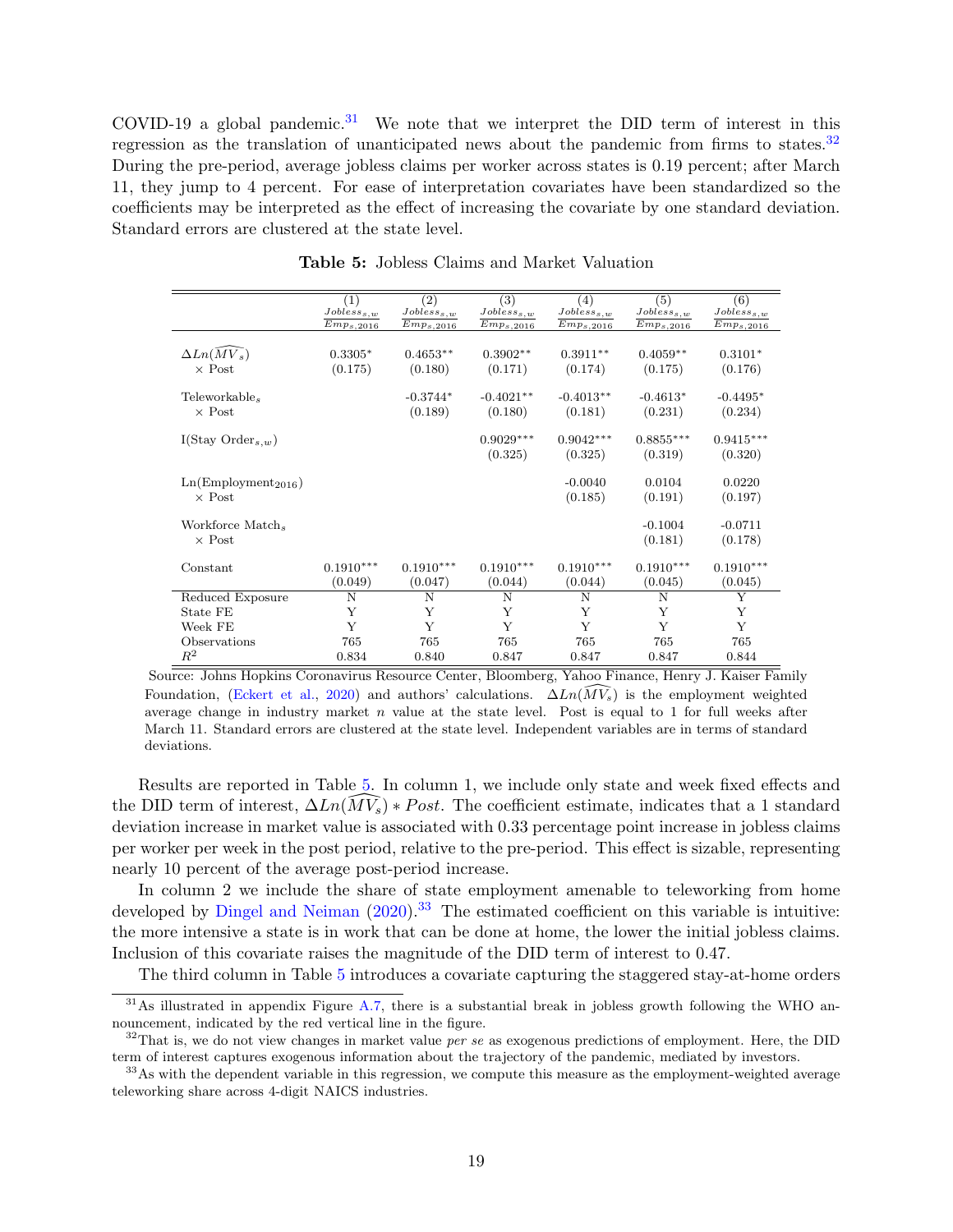imposed by states during the post period.<sup>[34](#page-21-0)</sup> Predictably, the coefficient for this variable is large in magnitude and statistically significant at conventional levels. Its sign indicates that the roll-out of social mobility restrictions coincides with increases in jobless claims per worker conditional on the share of work that can be done from home. In this specification, the DID coefficient of interest remains positive and statistically significant, with a magnitude of 0.39 percentage points.

Columns 4 and 5 of Table [5](#page-20-2) investigate whether the DID term of interest is sensitive to including two additional controls, for total employment in the state, interacted with *Post*, and the share of state workforce for which we observe a 4-digit NAICS industry. Neither covariate is statistically significant at conventional levels, and the magnitude of the DID term of interest remains within the bounds established by previous columns.

Our baseline measure of state's exposure to the economic effects of COVID-19 is calculated through nearly all of the spring – spanning our pre- and post-period. As a consequence, one may have concerns that equity market reactions are themselves a function of states' exposure to the rise in jobless claims. To address this, in the last column of Table [5](#page-20-2) we restrict estimation of our measure of  $\Delta Ln(\widehat{MV}_{ss})$  to the that ends March 18, the date of the first substantial increase in jobless claims. While the DID term of interest is estimated less precisely, this estimate is consistent with the estimates in the earlier columns of the table.

Overall, the findings in Table [5](#page-20-2) provide a consistent message: investors bid down the stock prices of firms less the more they are able to shed costs, and states intensive in these firms see greater initial jobless claims. During a pandemic, equity market participants appear to love precisely what labor market participants loathe – the ease with which workers can be temporarily furloughed or permanently dismissed.

<span id="page-21-0"></span><sup>&</sup>lt;sup>34</sup>Data collected from "State Data and Policy Actions to Address Coronavirus," provided by the Henry J. Kaiser Family Foundation.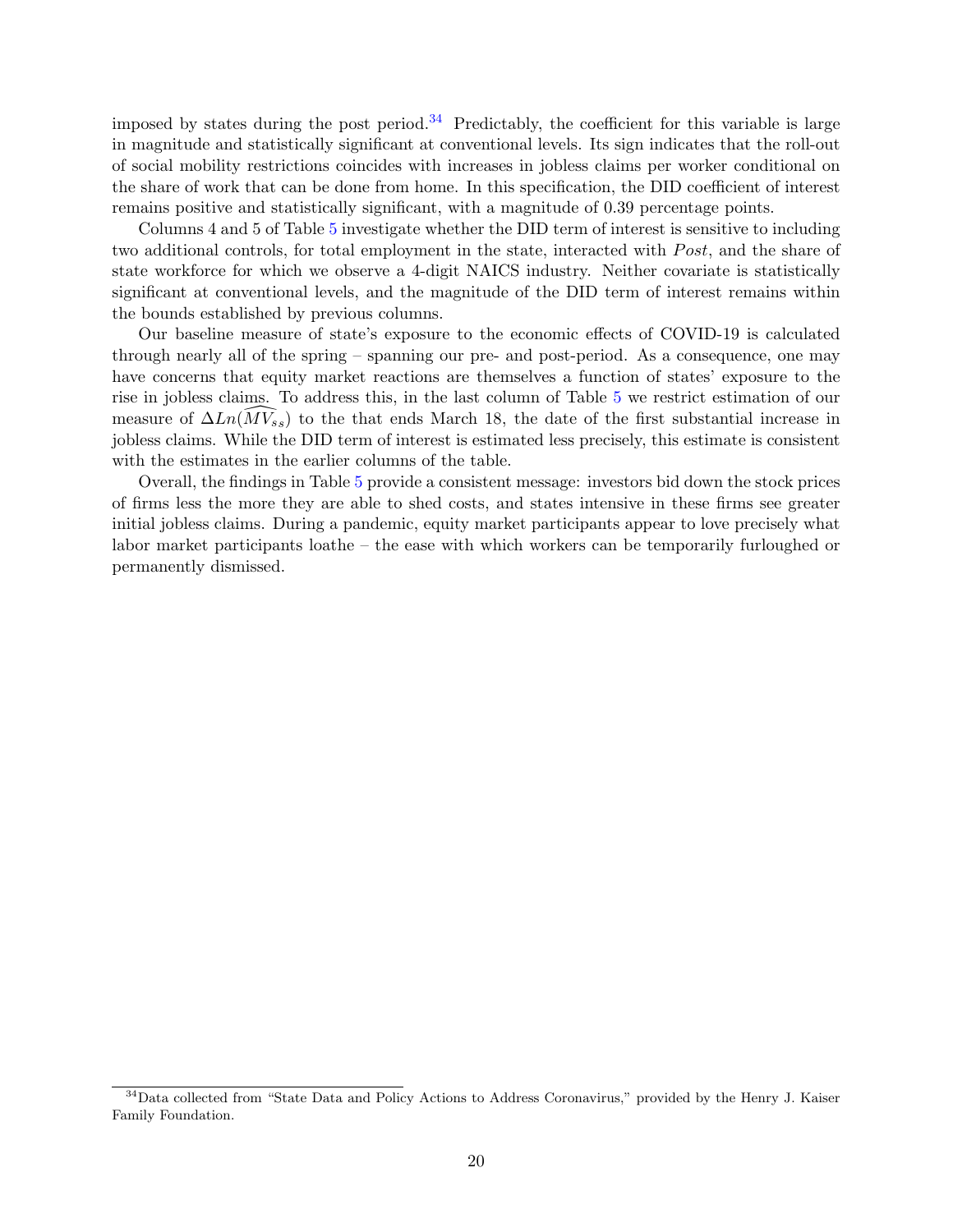## <span id="page-22-0"></span>4 Application to SARS

In this section we demonstrate historical precedent for the link between US stock market returns and COVID-19 discussed above by reporting a similar link during the Severe Acute Respiratory Syndrome (SARS) outbreak in Honk Kong nearly 20 years earlier.

The first SARS case was identified in Foshan, China in November 2002, but was not recognized as such until much later. According to [WHO](#page-28-3) [\(2006\)](#page-28-3), on February 10, 2003 a member of the WHO in China received an email asking:

"Am wondering if you would have information on the strange contagious disease (similar to pneumonia with invalidating effect on lung) which has already left more than 100 people dead in ... Guangdong Province, in the space of 1 week. The outbreak is not allowed to be made known to the public via the media, but people are already aware of it (through hospital workers) and there is a 'panic' attitude."

The WHO immediately began an investigation into SARS, and started releasing regular reports of suspected and confirmed cases beginning March 17, 2003.[35](#page-22-1) The World Health Organization (WHO) declared SARS contained in July 2003, though cases continued to be reported until May 2004. Figure [12](#page-22-2) plots the cumulative number of confirmed SARS infections worldwide (left scale) and in Hong Kong (right scale). The two vertical lines in the figure note the days on which the WHO officially received the aforementioned email, and the first day on which the WHO began reporting the number of infections on each weekday.

<span id="page-22-2"></span>



Source: World Health Organization and authors' calculations. Figure displays the cumulative reported SARS infections in Hong Kong and the rest of the world from January 1, 2003 to July 11, 2003. The two vertical lines in the figure note the days on which the WHO officially received the aforementioned email, and the first day on which the WHO began reporting the number of infections on each weekday.

Hong Kong and China accounted for the vast majority of cases worldwide.<sup>[36](#page-22-3)</sup> We focus our analysis on Hong Kong for two reasons related to data reliability. First, while China acknowledged having over 300 cases of "atypical pneumonia" in February, the Ministry of Health did not provide day-by-day counts until March 26. In fact, on March 17, the day before WHO began releasing daily situation reports, Chinese authorities informed the WHO that "[t]he outbreak in Guangdong

<span id="page-22-1"></span><sup>&</sup>lt;sup>35</sup>Counts were released every weekday. These data can be downloaded from [https://www.who.int/csr/sars/](https://www.who.int/csr/sars/country/en/) [country/en/](https://www.who.int/csr/sars/country/en/). A timeline of WHO activities related to SARS events can be found at [https://www.who.int/csr/](https://www.who.int/csr/don/2003_07_04/en/) [don/2003\\_07\\_04/en/](https://www.who.int/csr/don/2003_07_04/en/).

<span id="page-22-3"></span> ${}^{36}$ Reported cases for China are plotted in appendix Figure [A.2.](#page-29-1)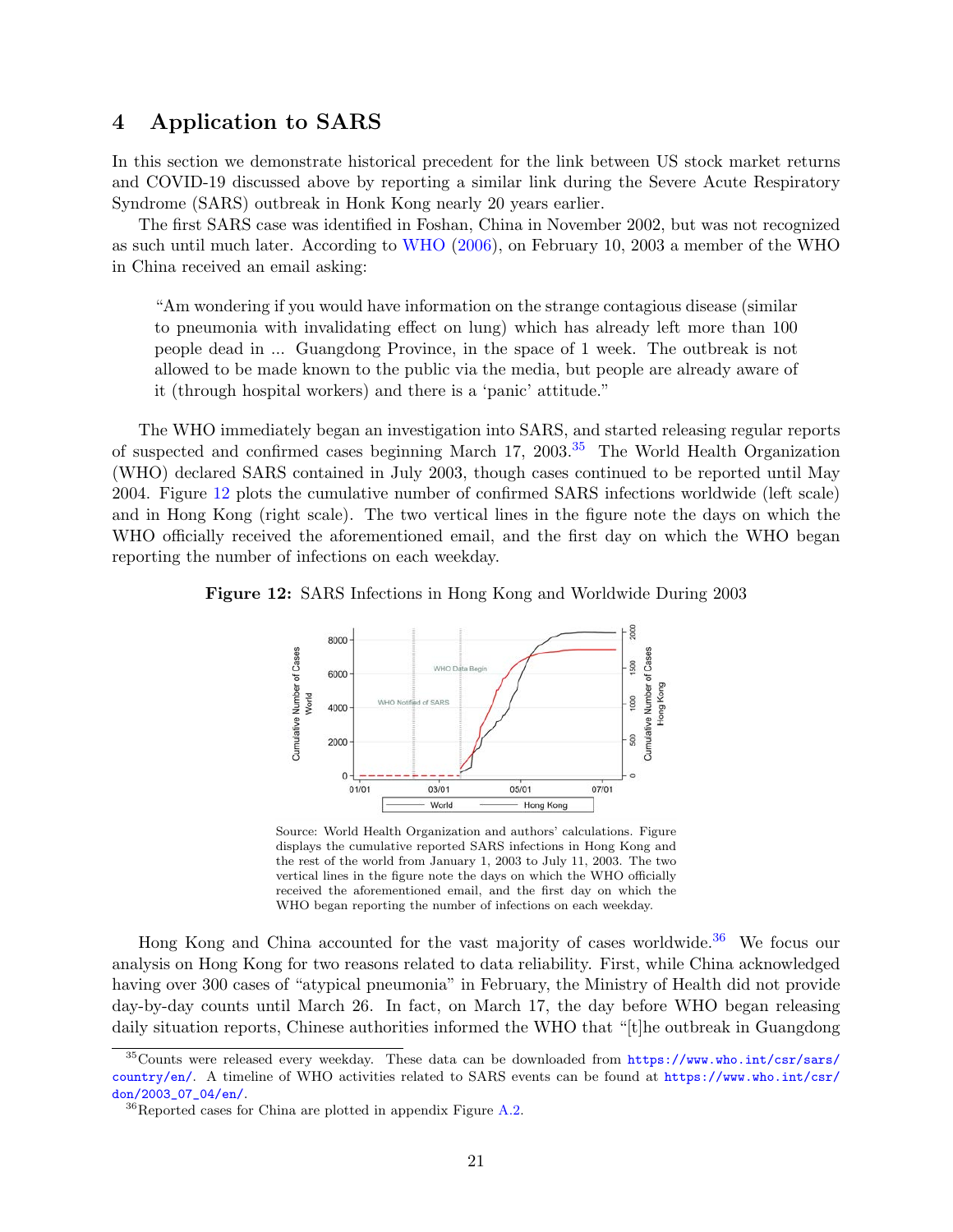is said to have tapered off." The next day, cases were reported in 8 locations other than China – including Hong Kong. When China did begin reporting daily counts, on March 26, the first count was 800 cases. This large initial level of infections accounts for the sharp jump in world counts displayed for that day in Figure [12.](#page-22-2) Lack of real-time infection updates in mainland China prior to this jump undermines reliable estimation of model parameters, thereby impeding accurate assessment of unanticipated changes in infections. Second, it is unclear how China's restrictions on foreign ownership of companies' "A shares" during this period affects the extent to which such unanticipated changes will be reflected in Mainland firms' equity value.

We estimate equations [1](#page-5-1) and [2](#page-5-2) by day for each country as discussed in Section [2.](#page-4-2) The daily parameter estimates for the logistic estimation,  $k_t$ ,  $\hat{c}_t$  and  $\hat{r}_t$  are displayed graphically in the left<br>panel of Figure 12. The right panel displays applaceus estimates for the exponential function panel of Figure [13.](#page-23-0) The right panel displays analogous estimates for the exponential function. Gaps in either panel's time series represent lack of convergence. As indicated in the figure, logistic parameters fail to converge for several days early in the outbreak, and then once again when the estimates have started to settle down in the beginning of May. The exponential model, by contrast, converges on every day in the sample period.

#### Figure 13: Parameter Estimates for SARS

<span id="page-23-0"></span>

Source: World Health Organization and authors' calculations. The left panel plots the sequence of logistic parameters,  $\hat{k}_t$ ,  $\hat{c}_t$  and  $\hat{r}_t$ , estimated using the information up to each day t on the cumulative reported cases for Hong Kong displayed in Figure [12.](#page-22-2) Right panel Figure plots the analogous sequence of exponential parameters,  $\widehat{a_{it}}$  and  $\widehat{r_{it}}$ , using the same data. Missing estimates indicate lack of convergence (see text).<br>Circles represent estimates, Solid lines connect estimates Circles represent estimates. Solid lines connect estimates.

In the left panel of Figure [14,](#page-24-0) we compare the predictions of the two models. In each case, parameter estimates from day  $t - 1$  are used to predict the cumulative number of cases for day t. Shading represents 95 percent confidence intervals. As indicated in the panel, predicted infections under the two models (left axis) are similar through the first week in April, but diverge thereafter. Interestingly, this divergence coincides with a stabilization of the estimated inflection point of the logistic curve (right axis), which, as illustrated by the dashed grey line in the panel, hovers between April 5 and 7 from April 5 onward.[37](#page-23-1)

We use the predictions of the logistic model for the remainder of the analysis. The right panel of Figure [14](#page-24-0) compares the logistic model predictions for day t using information as of day  $t - 1$ ,  $\widehat{C_{t}^{t-1}}$ , versus day  $t-2$ ,  $\widehat{C_{t}^{t-2}}$ , as well as the log difference between these predictions,  $\Delta ln(\widehat{C_{t}^{-2,-1}})$ .<sup>[38](#page-23-2)</sup> We find that  $\widehat{\Delta ln(C_t^{-2,-1})}$  exhibits wide swings in value during the early stages of the outbreak, before settling down in late April. As illustrated in Figure [15,](#page-25-1) these swings have a noticeably negative correlation with aggregate stock market performance in Hong Kong, as identified via daily

<span id="page-23-1"></span><sup>&</sup>lt;sup>37</sup>The inflection point is given by  $ln(\widehat{c_t})/\widehat{r_t}$ .

<span id="page-23-2"></span><sup>38</sup>We use the last available parameter estimates for days on which logistic parameters do not converge.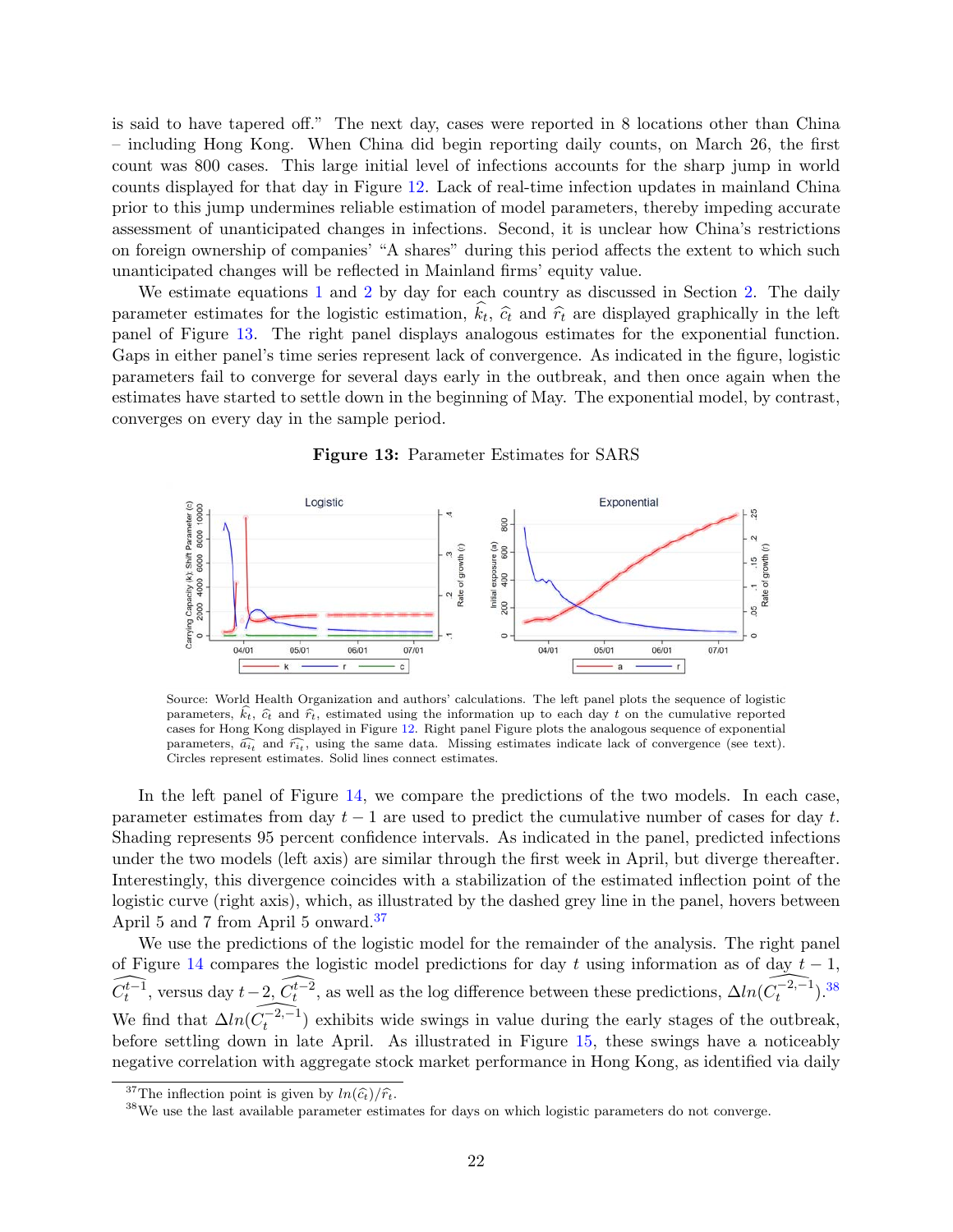Figure 14: Daily Predictions  $\widehat{(C_t^{t-1})}$  for SARS

<span id="page-24-0"></span>

Source:World Health Organization and authors' calculations. Left panel displays predicted cumulative cases for each day t,  $\widehat{C_t^{t-1}}$ , information as of day  $t - 1$ , based on parameter estimates reported in Figure [13.](#page-23-0) Shading spans 95 percent confidence intervals. Dashed line (right scale) traces out the estimated of the logistic curve's inflection point  $(ln(\hat{c}_t)/\hat{r}_t)$ . Right panel reports day t predicted cumulative cases under the logistic model using information as of day  $t - 1$ ,  $\widehat{C_t^{t-1}}$ , and day  $t - 2$ ,  $\widehat{C_t^{t-2}}$ , as well as the log difference between these predictions,  $\Delta ln(\widehat{C_t^{-2,-1}})$ . Missing estimates in left panel indicate lack of convergence (see text).

log changes in the Hang Seng Index.[39](#page-24-1)

We explore this relationship formally in an OLS estimation of equation [4.](#page-10-4) Coefficient estimates and robust standard errors are reported in Table [6.](#page-25-2) In the first column, we find a negative and statistically significant relationship using the raw data displayed in Figure [15.](#page-25-1) In column 2, we account for weekends and holidays by dividing both the left- and right-hand side variables by the number of days over which the returns are calculated, so that the regression coefficient represents a daily change in market value for a given log change in predicted cases. Here, too, the coefficient estimate is negative and statistically significant at conventional levels, and higher in absolute magnitude.

In column 3, we examine whether the explanatory power of  $\Delta ln(\widehat{C_t^{-1,-2}})$  remains after controlling for a simple, local proxy of outbreak severity, the difference in cumulative *reported* infections between days  $t-1$  and  $t-2$ ,  $\Delta ln(C_t^{-1,-0})$  $t_t^{(-1,-0)}$ . As indicated in the table, the coefficient of interest remains negative and statistically significant at conventional levels, though of lower magnitude in absolute terms. The coefficient for  $\Delta ln(C_t^{-2,-1})$  $\binom{-2,-1}{t}$  is also negative and statistically significant.

Finally, in column 4, we repeat the specification for column 3 but include month fixed effects to account for potential secular movements in the market unrelated to SARS. Esimate are essentially unchanged.

Overall, the estimates in Table [6](#page-25-2) suggest investors may have used simple epidemiological models to update their beliefs about the economic severity of the outbreak in Hong Kong, in real time. Across specifications, coefficient estimates indicate an average decline of 8 to 11 percent in response to a doubling of predicted cumulative infections.

<span id="page-24-1"></span><sup>39</sup>Data for the Hong Seng index are downloaded from Yahoo Finance.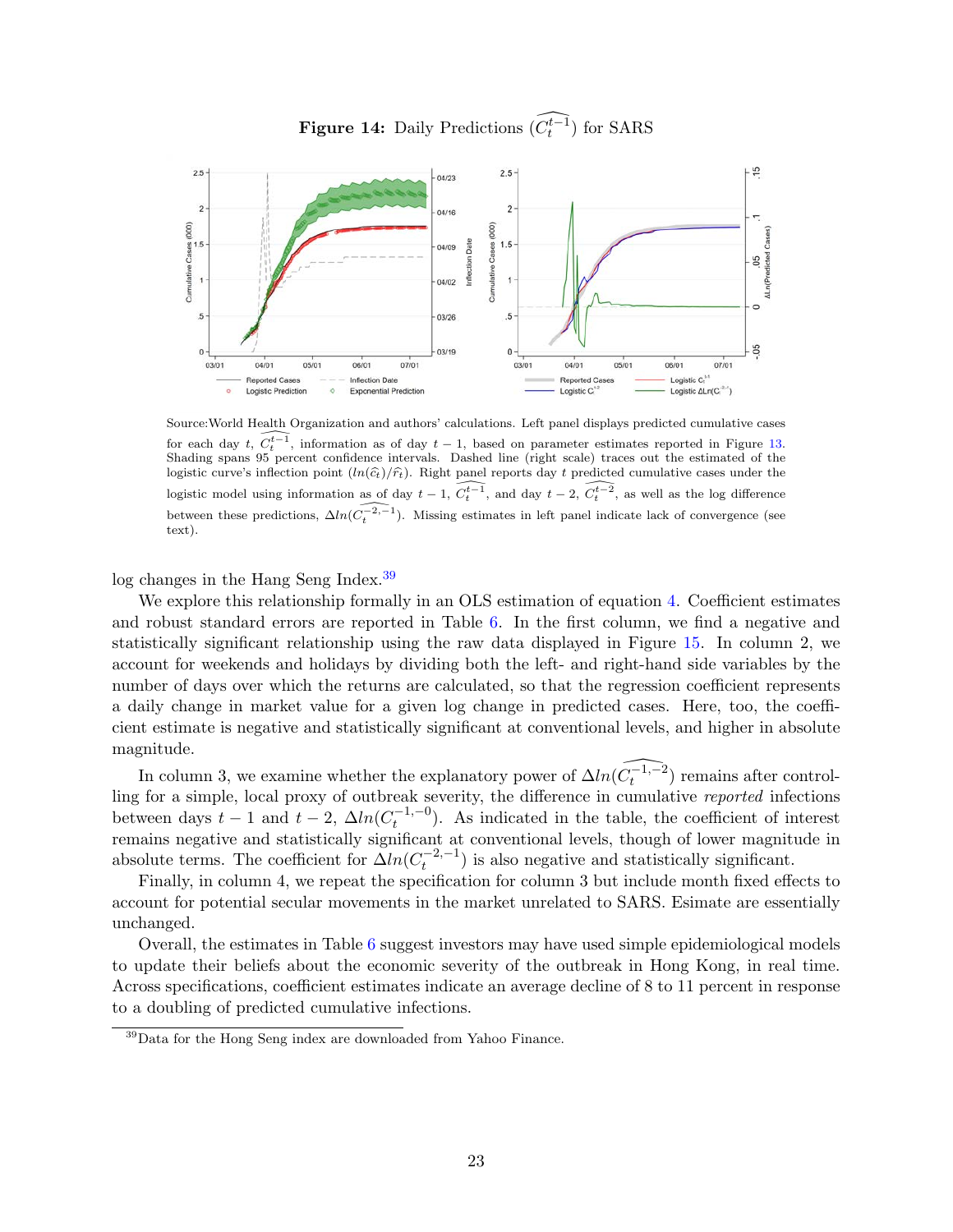<span id="page-25-1"></span>**Figure 15:** Changes in Predicted SARS Cases  $(\widehat{\Delta C_t^{-2,-1}})$  vs Hang Seng Index Returns



Source: World Health Organization, Yahoo Finance and authors' calculations. Figure displays the daily log change in the Hang Seng Index against the daily log change in predicted cases for day t based on information as of day  $t-1$  versus day  $t-2$ ,  $\Delta ln(\widehat{C_t^{-2,-1}})$ .

<span id="page-25-2"></span>

| Table 6: Changes in Predicted SARS Cases vs Hang Seng Index Returns |  |
|---------------------------------------------------------------------|--|
|---------------------------------------------------------------------|--|

|                                  | (1)                              | (2)                              | (3)                              | (4)                              |
|----------------------------------|----------------------------------|----------------------------------|----------------------------------|----------------------------------|
|                                  | $\Delta \text{Ln}(\text{Close})$ | $\Delta \text{Ln}(\text{Close})$ | $\Delta \text{Ln}(\text{Close})$ | $\Delta \text{Ln}(\text{Close})$ |
| $\Delta Ln(\widehat{C^{-2,-1}})$ | $-0.0752***$<br>(0.0241)         | $-0.1095***$<br>(0.0396)         | $-0.0891**$<br>(0.0427)          | $-0.0923*$<br>(0.0537)           |
| $\Delta Ln(C^{-2,-1})$           |                                  |                                  | $-0.0445**$<br>(0.0200)          | $-0.0483$<br>(0.0294)            |
| Constant                         | 0.0018<br>(0.0013)               | 0.0010<br>(0.0011)               | $0.0019*$<br>(0.0011)            | 0.0025<br>(0.0051)               |
| Daily Adjustment                 | N                                | Y                                | Y                                | Y                                |
| Month FE                         | N                                | N                                | N                                | Y                                |
| Observations                     | 70                               | 70                               | 70                               | 70                               |
| $\mathbb{R}^2$                   | 0.108                            | 0.060                            | 0.103                            | 0.111                            |

Source: World Health Organization,Yahoo Finance and authors' calculations.  $\Delta Ln(Close_t)$  is the daily log change (i.e., day  $t-1$  to day t) closing values Hang Seng Index.  $\Delta ln(\widehat{C_t^{-2,-1}})$  is the change in predicted cases for day t using information from days  $t-1$  and  $t-2$ .  $\Delta ln(C_t^{-2,-1})$  is the change in reported cases between days  $t-1$  and t. Robust standard errors in parenthesis. Columns 2-4 divide all variables by the number of days since the last observation (i.e. over weekends). Column 4 includes month fixed effects.

# <span id="page-25-0"></span>5 Conclusion

This paper shows that day-to-day changes in the predictions of standard models of infectious disease forecast changes in aggregate stock returns in Hong Kong during the SARS outbreak and the United States during the COVID-19 pandemic. In future updates to this paper, we plan to extend the analysis to other countries and pandemics, and to investigate the link between individual firms' returns and their exposure to public health crises via domestic and international input and output linkages as well as the demographics and occupations of their labor forces.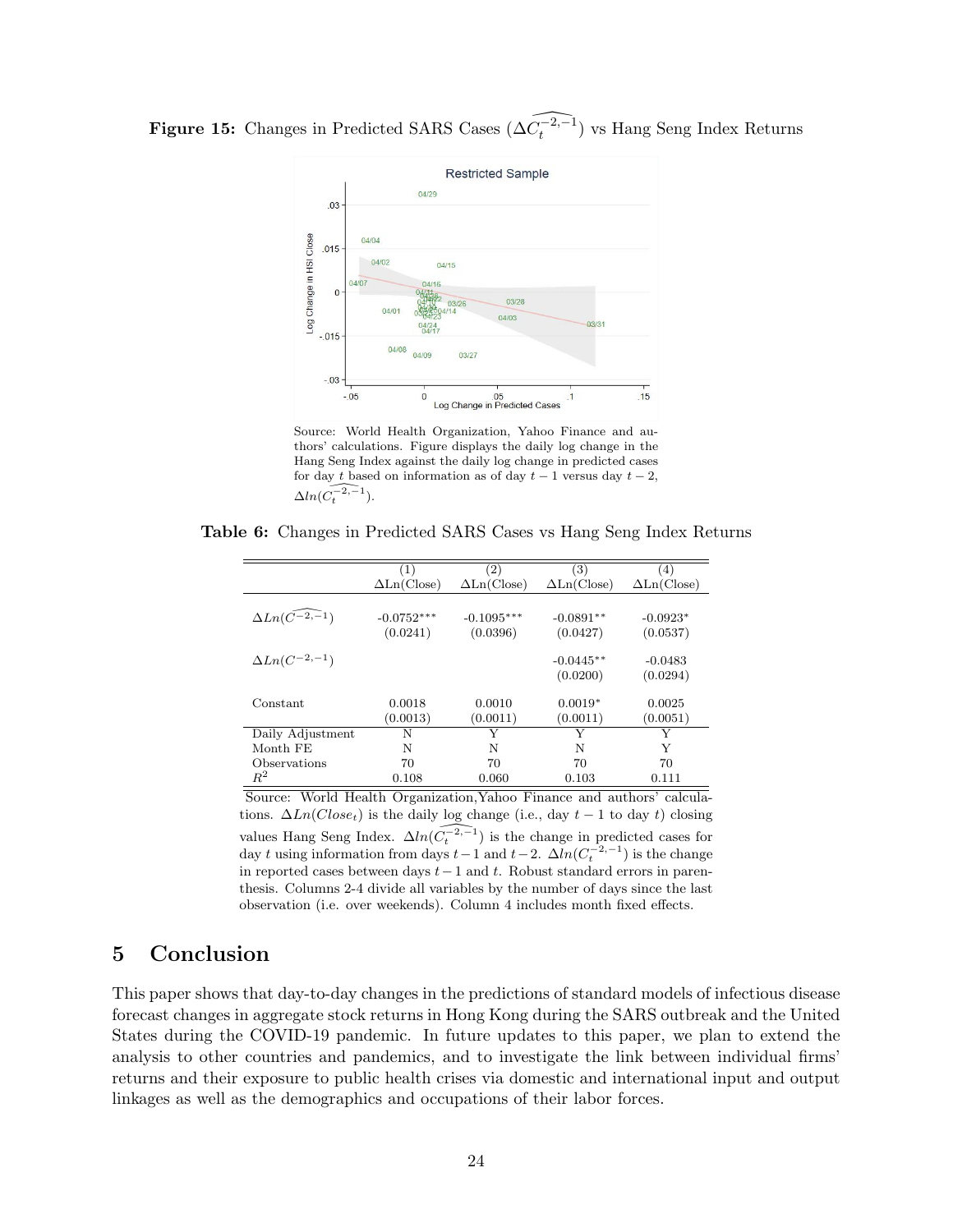# References

- <span id="page-26-1"></span>Albuquerque, R. A., S. Yang, and C. Zhang (2020). Love in the time of covid-19: The resiliency of environmental and social stocks. Working Paper.
- <span id="page-26-14"></span>Atkeson, A. (2020, March). What will be the economic impact of covid-19 in the us? rough estimates of disease scenarios. Working Paper 26867, National Bureau of Economic Research.
- <span id="page-26-8"></span>Bai, H., K. Hou, H. Kung, E. X.N., and L. Zhang (2019). The CAPM Strikes Back? An Equilibrium Model with Disasters. Journal of Financial Economics 131 (2), 269–298.
- <span id="page-26-10"></span>Baker, S., N. Bloom, S. Davis, and S. J. Terry (2020). Covid-induced economic uncertainty. NBER w26983.
- <span id="page-26-5"></span>Baker, S. R., N. Bloom, S. J. Davis, K. J. Kost, M. C. Sammon, and T. Viratyosin (2020, April). The unprecedented stock market impact of covid-19. Working Paper 26945, National Bureau of Economic Research.
- <span id="page-26-2"></span>Baker, S. R., R. Farrokhnia, S. Meyer, M. Pagel, and C. Yannelis (2020). How does household spending respond to an epidemic? consumption during the 2020 covid-19 pandemic. NBER Working Paper 26949 .
- <span id="page-26-4"></span>Ball, R. and P. Brown (1968). An empirical evaluation of accounting income numbers. *Journal of* accounting research, 159–178.
- <span id="page-26-9"></span>Barro, R. J., J. F. Ursua, and J. Weng (2020, March). The coronavirus and the great influenza pandemic: Lessons from the "spanish flu" for the coronavirus's potential effects on mortality and economic activity. Working Paper 26866, National Bureau of Economic Research.
- <span id="page-26-13"></span>Bartik, A. W., M. Bertrand, Z. Cullen, E. L. Glaeser, M. Luca, and C. T. Stanton (2020). How are small businesses adjusting to covid-19? early evidence from a survey. NBER  $w26989$ .
- <span id="page-26-0"></span>Bartik, T. J. (1991). Who Benefits from State and Local Economic Development Policies? Upjohn Institute for employment Research.
- <span id="page-26-7"></span>Berger, D., K. Herkenhoff, and S. Mongey (2020). A seir infectious disease model with testing and conditional quarantine. Working Paper.
- <span id="page-26-11"></span>Cajner, T., L. D. Crane, R. A. Decker, A. Hamins-Puertolas, and C. Kurz (2020). Tracking labor market developments during thecovid-19 pandemic: A preliminary assessment. Finance and Economics Discussion Series 2020-030 .
- <span id="page-26-3"></span>Campbell, J. Y. and R. J. Shiller (1988). The dividend-price ratio and expectations of future dividends and discount factors. The Review of Financial Studies 1 (3), 195–228.
- <span id="page-26-12"></span>Coibion, O., Y. Gorodnichenko, and M. Weber (2020). Labor markets during the covid-19 crisis: A preliminary view. NBER  $w27017$ .
- <span id="page-26-6"></span>Ding, W., R. Levine, C. Lin, and W. Xie (2020). Corporate immunity to the covid-19 pandemic. Working Paper .
- <span id="page-26-15"></span>Dingel, J. I. and B. Neiman (2020). How many jobs can be done at home? University of Chicao Mimeo.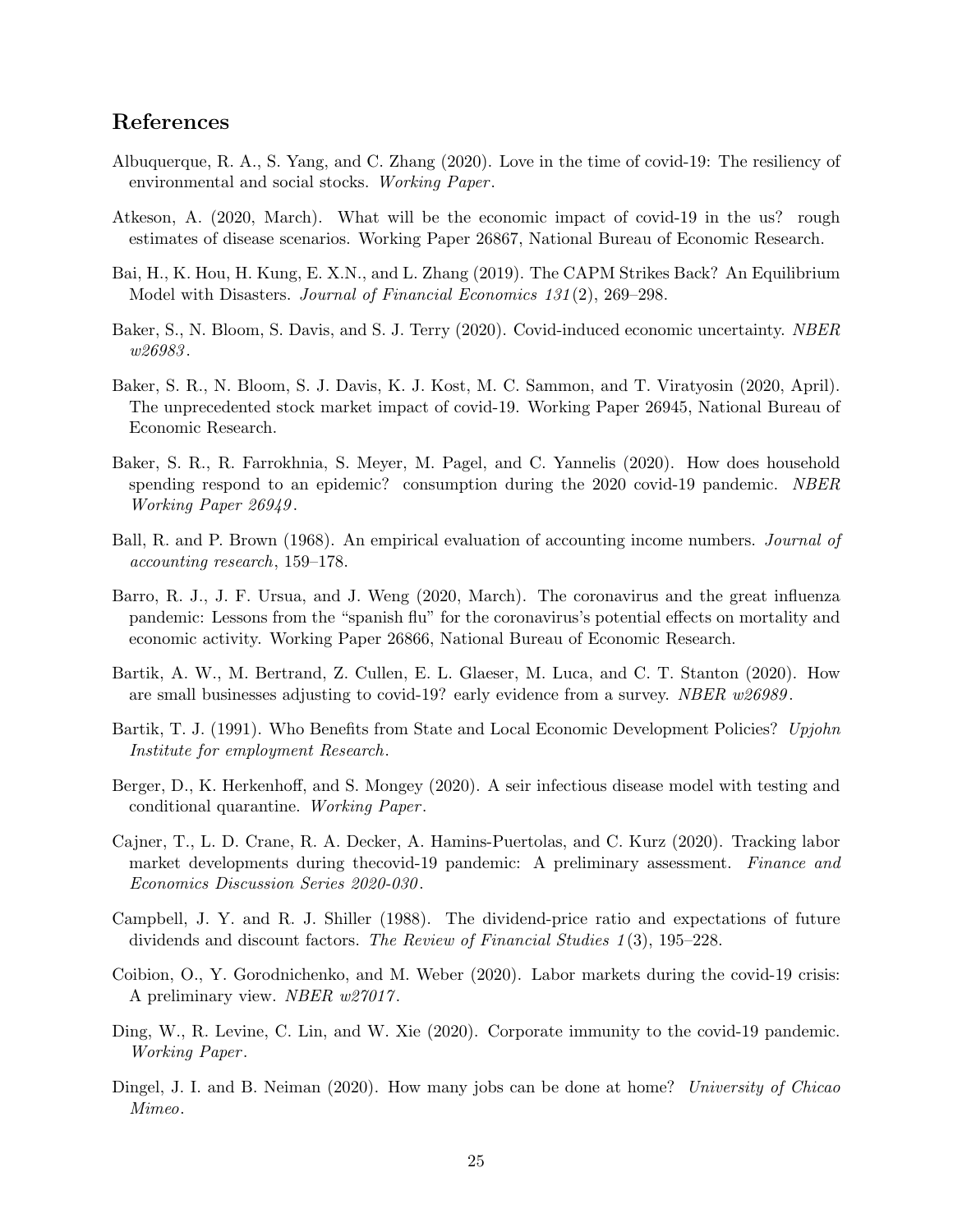- <span id="page-27-17"></span>Eckert, F., T. C. Fort, P. K. Schott, and N. J. Yang (2020). Imputing missing values in the us census bureau's county business patterns. Technical report, National Bureau of Economic Research.
- <span id="page-27-5"></span>Fahlenbrach, R., K. Rageth, and R. M. Stultz (2020). How Valueable is Financial Flexibility When Revenue Stops? Evidence from the COVID-19 Crisis.
- <span id="page-27-16"></span>Fama, E. and J. D. MacBeth (1973). Risk, return, and equilibrium: Emprirical tests. Journal of Political Economy.
- <span id="page-27-2"></span>Fama, E. F., L. Fisher, M. C. Jensen, and R. Roll (1969). The Adjustment of Stock Prices to New Information. International Economic Review 10.
- <span id="page-27-1"></span>Fama, E. F. and K. R. French (1988). Dividend yields and expected stock returns. Journal of financial economics  $22(1)$ , 3-25.
- <span id="page-27-9"></span>Gormsen, N. J. and R. S. Koijen (2020). Coronavirus: Impact on stock prices and growth expectations. University of Chicago, Becker Friedman Institute for Economics Working Paper (2020-22).
- <span id="page-27-4"></span>Greenland, A., M. Ion, J. Lopresti, and P. K. Schott (2019). Using equity market reactions to infer exposure to trade liberalization. Technical report, Working Paper.
- <span id="page-27-3"></span>Guerrieri, V., G. Lorenzi, L. Straub, and I. Werning (2020). Macroeconomic Implications of COVID-19: Can Negative Supply Shocks Cause Demand Shortages. NBER  $w26918$ .
- <span id="page-27-10"></span>Humphries, J. E., C. Neilson, and G. Ulyssea (2020). The evolving impacts of covid-19 on small businesses since the cares act. working paper .
- <span id="page-27-12"></span>Kermack, W. O. and A. G. McKendrick (1927). A contribution to the mathematical theory of epidemics. Proceedings of the royal society of london. Series A, Containing papers of a mathematical and physical character  $115(772)$ , 700–721.
- <span id="page-27-13"></span>Kermack, W. O. and A. G. McKendrick (1937). Contributions to the mathematical theory of epidemics iv. analysis of experimental epidemics of the virus disease mouse ectromelia. Journal of Hygiene  $37(2)$ , 172–187.
- <span id="page-27-8"></span>Keynes, J. M. (1937). The general theory of employment. The quarterly journal of economics  $51(2)$ , 209–223.
- <span id="page-27-7"></span>Knight, F. H. (1921). Risk, uncertainty and profit. Library of Economics and Liberty.
- <span id="page-27-15"></span>Li, R., S. Pei, B. Chen, Y. Song, T. Zhang, W. Yang, and J. Shaman (2020). Substantial undocumented infection facilitates the rapid dissemination of novel coronavirus (sars-cov2). Science.
- <span id="page-27-6"></span>Piguillem, F. and L. Shi (2020). The optimal covid-19 quarantine and testing policies. Working Paper.
- <span id="page-27-0"></span>Ramelli, S. and A. F. Wagner (2020). Feverish stock price reactions to covid-19. Swiss Finance Institute Research Paper (20-12).
- <span id="page-27-14"></span>Richards, F. J. (1959, 06). A Flexible Growth Function for Empirical Use. Journal of Experimental Botany  $10(2)$ , 290-301.
- <span id="page-27-11"></span>Ross, R. (1911). The Prevention of Malaria. John Murray.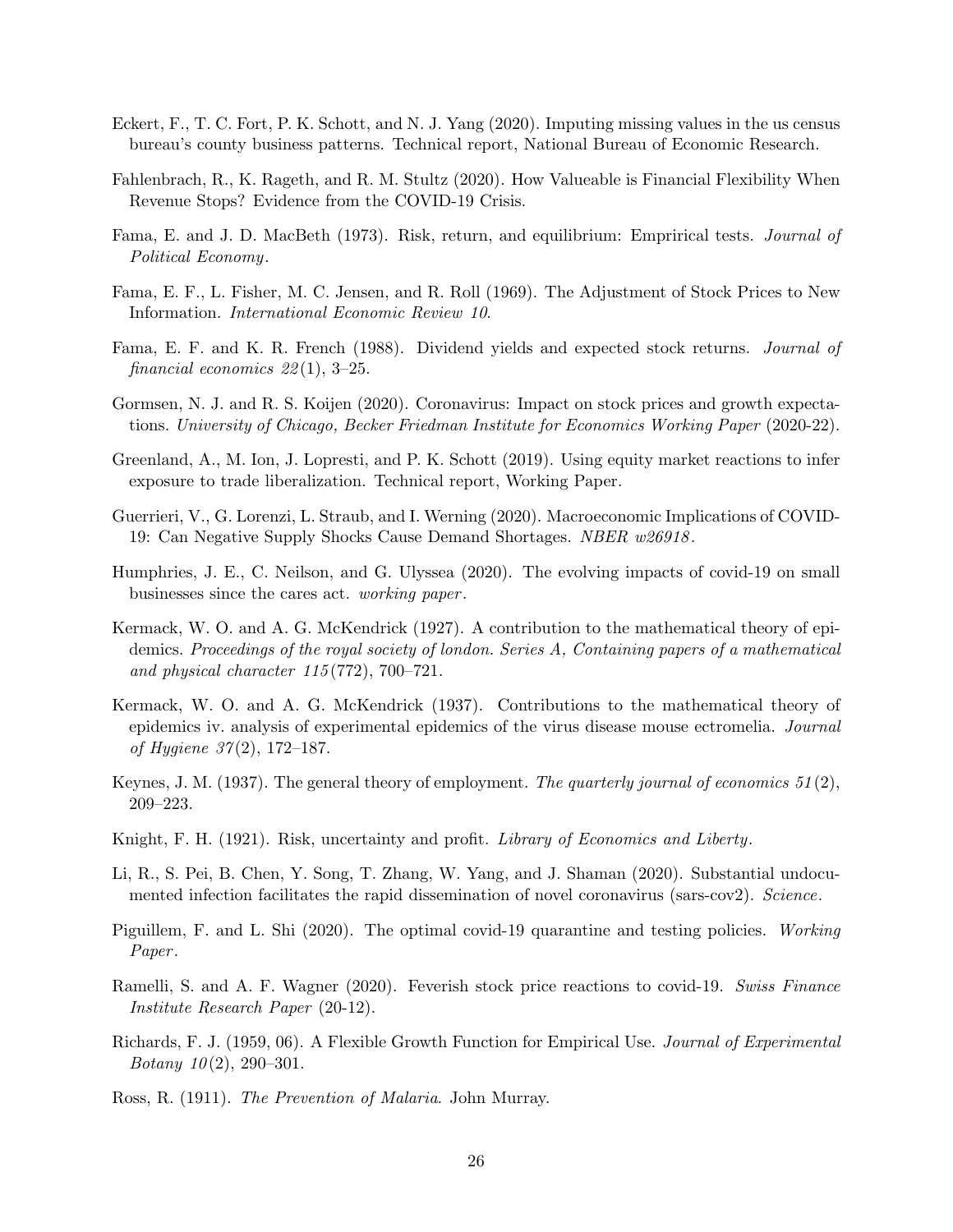- <span id="page-28-0"></span>Ru, H., E. Yang, and K. Zou (2020). What do we learn from sars-cov-1 to sars-cov-2: Evidence from global stock markets. Working Paper.
- <span id="page-28-1"></span>Sharpe, W. F. (1964a). Capital Asset Prices: A Theory of Market Equilibrium Under Conditions of Risk.
- <span id="page-28-2"></span>Sharpe, W. F. (1964b). Capital Asset Prices: A Theory of Market Equilibrium Under Conditions of Risk.
- <span id="page-28-3"></span>WHO (2006). SARS: how a global epidemic was stopped. Manila: WHO Regional Office for the Western Pacific.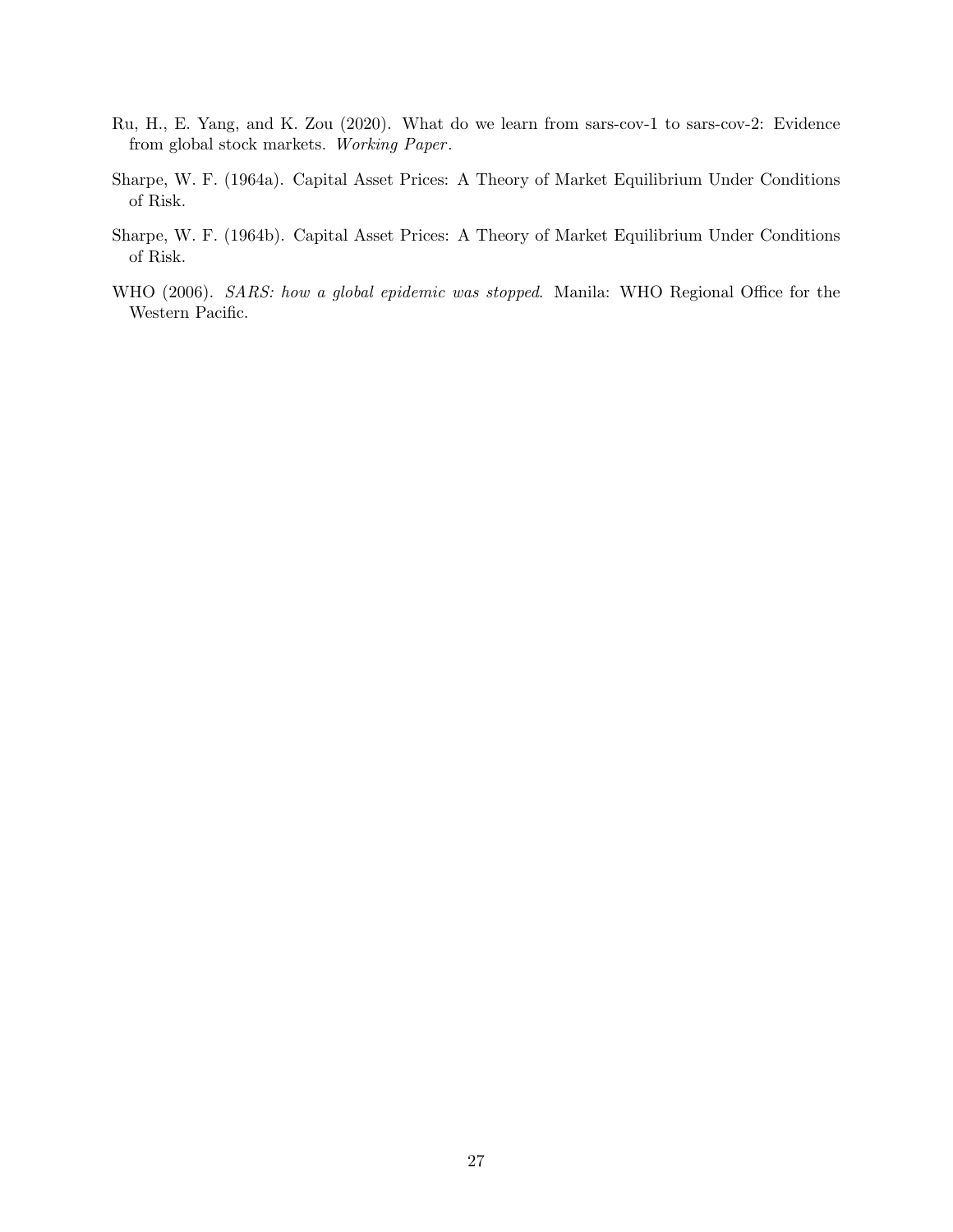<span id="page-29-0"></span>

Figure A.1: Actual COVID-19 Cases, By Country

Source: Johns Hopkins Coronavirus Resource Center and authors' calculations. Figure displays the COVID-19 up to March 28.

<span id="page-29-1"></span>Figure A.2: SARS Infections in China and Worldwide During 2003



Source: World Health Organization and authors' calculations. Figure displays the cumulative reported SARS infections in China and the rest of the world from January 1, 2003 to July 11, 2003.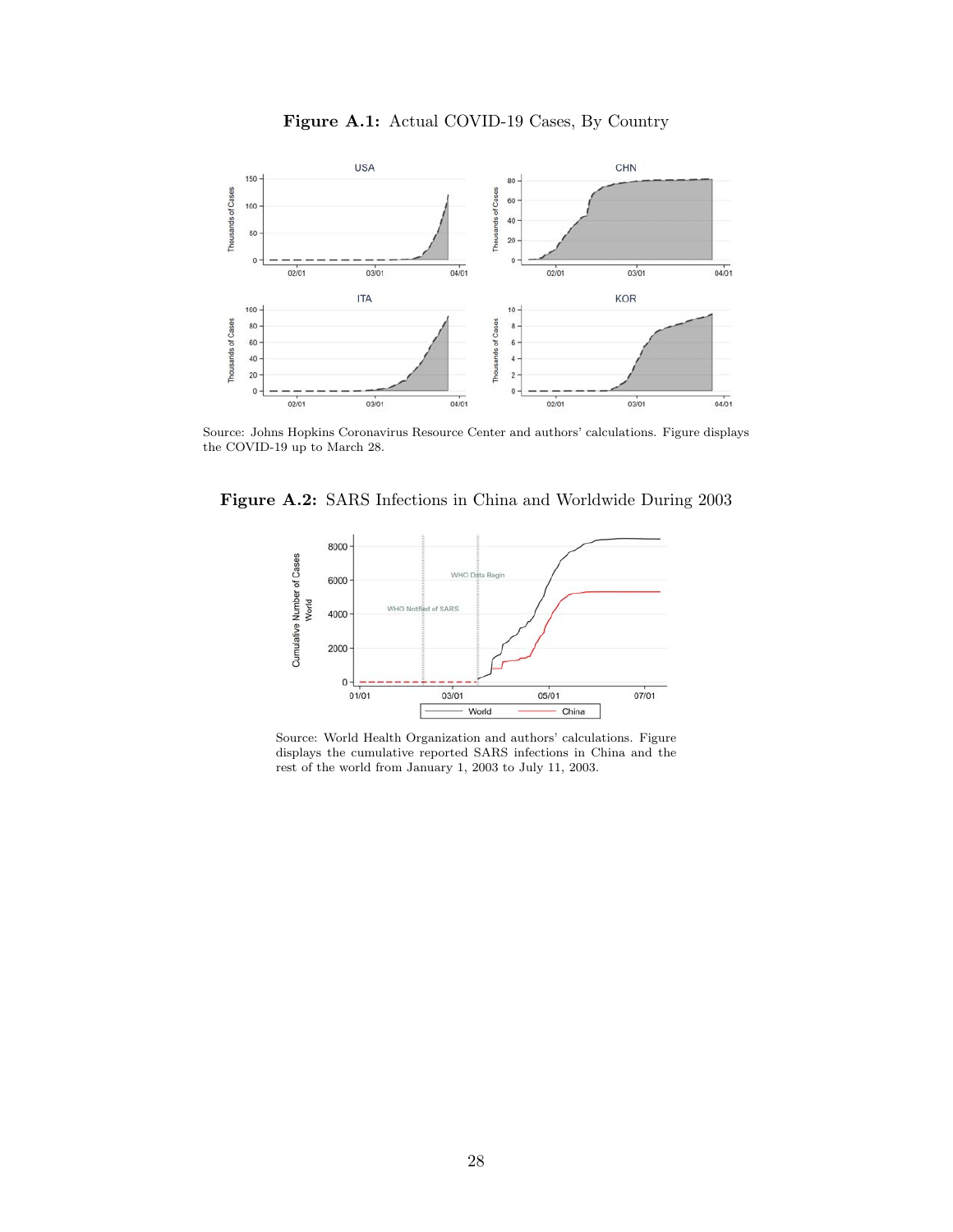Figure A.3: Loss of Market Value and Initial Capital Intensity, by Industry



Source: Johns Hopkins Coronavirus Resource Center, Bloomberg, Yahoo Finance, Compustat and authors' calculations. Veritcal axis is the cumulative change in market value from January 22 to April 10 due to COVID-19 across firms by fourdigit NAICS industry, based on the coefficient in column 1 of Table [4.](#page-17-2) Horizontal axis is firms' fixed assets divided by their employment, also by four-digit NAICS sector.

<span id="page-30-1"></span>Figure A.4: Loss of Market Value and Initial Capital Intensity (Unabridged)



Source: Johns Hopkins Coronavirus Resource Center, Bloomberg, Yahoo Finance and authors' calculations. Figure reports the distribution of industry changes in market value implied by column 1 of Table [4](#page-17-2) to industry capital to labor ratio.

<span id="page-30-0"></span>Figure A.5: Employment in Compustat vs County Business Patterns



Source: Compustat, author's calculations, and County Business Patterns database.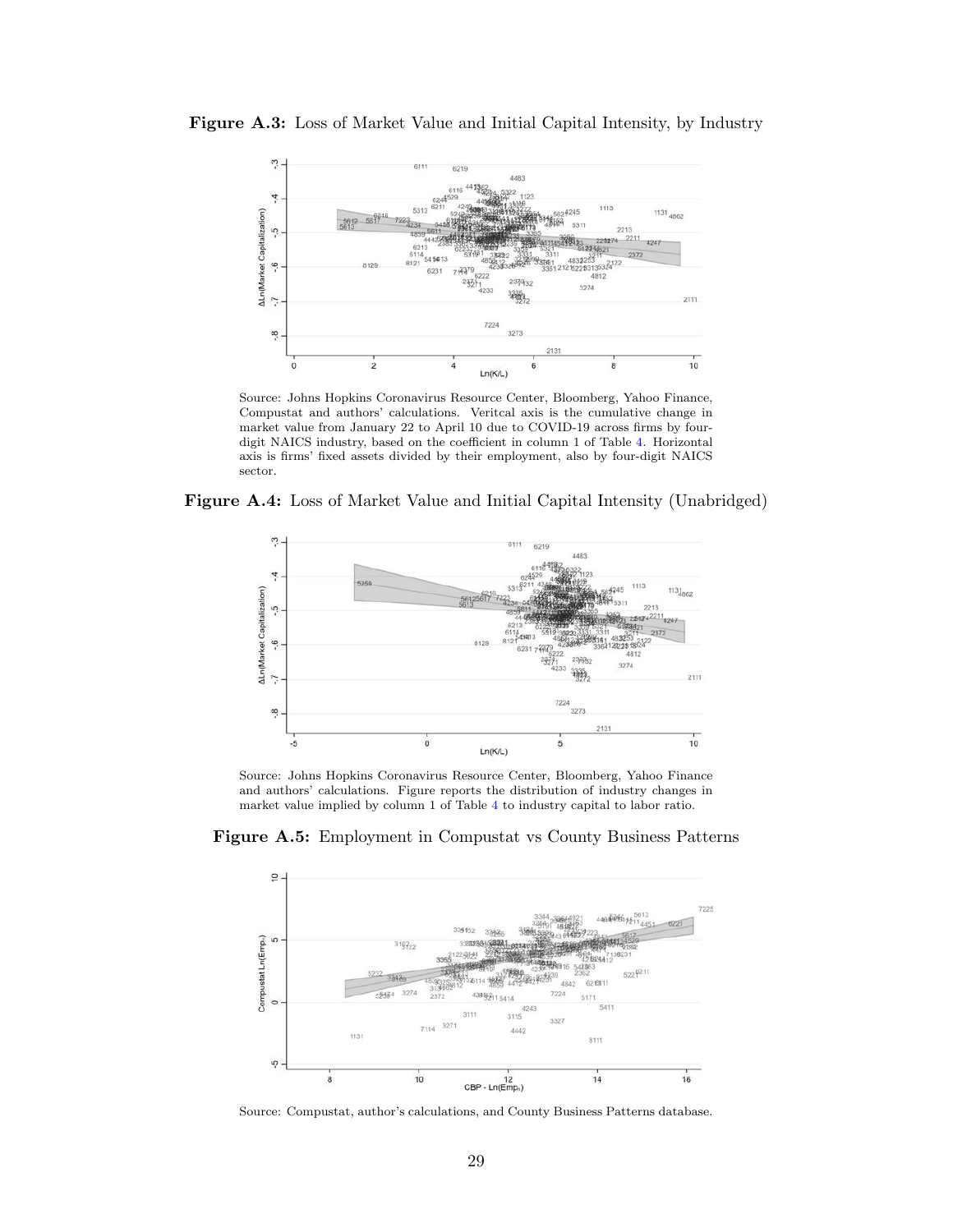### Figure A.6: County Employment Coverage

<span id="page-31-1"></span>

Source: Johns Hopkins Coronavirus Resource Center, Bloomberg, Yahoo Finance, County Business Patterns, Compustat, and authors' calculations. Figure reports the percent of county employment listed in CBP for which we have a matching naics-4 digit measure of  $\Delta Ln(MV_n)$ 

Figure A.7: State Jobless Claims per Worker

<span id="page-31-0"></span>

Source: US Department of Labor. [Eckert et al.](#page-27-17) [\(2020\)](#page-27-17) and authors' calculations. Figure reports weekly initial jobless claims reported by the Department of Labor during 2020.